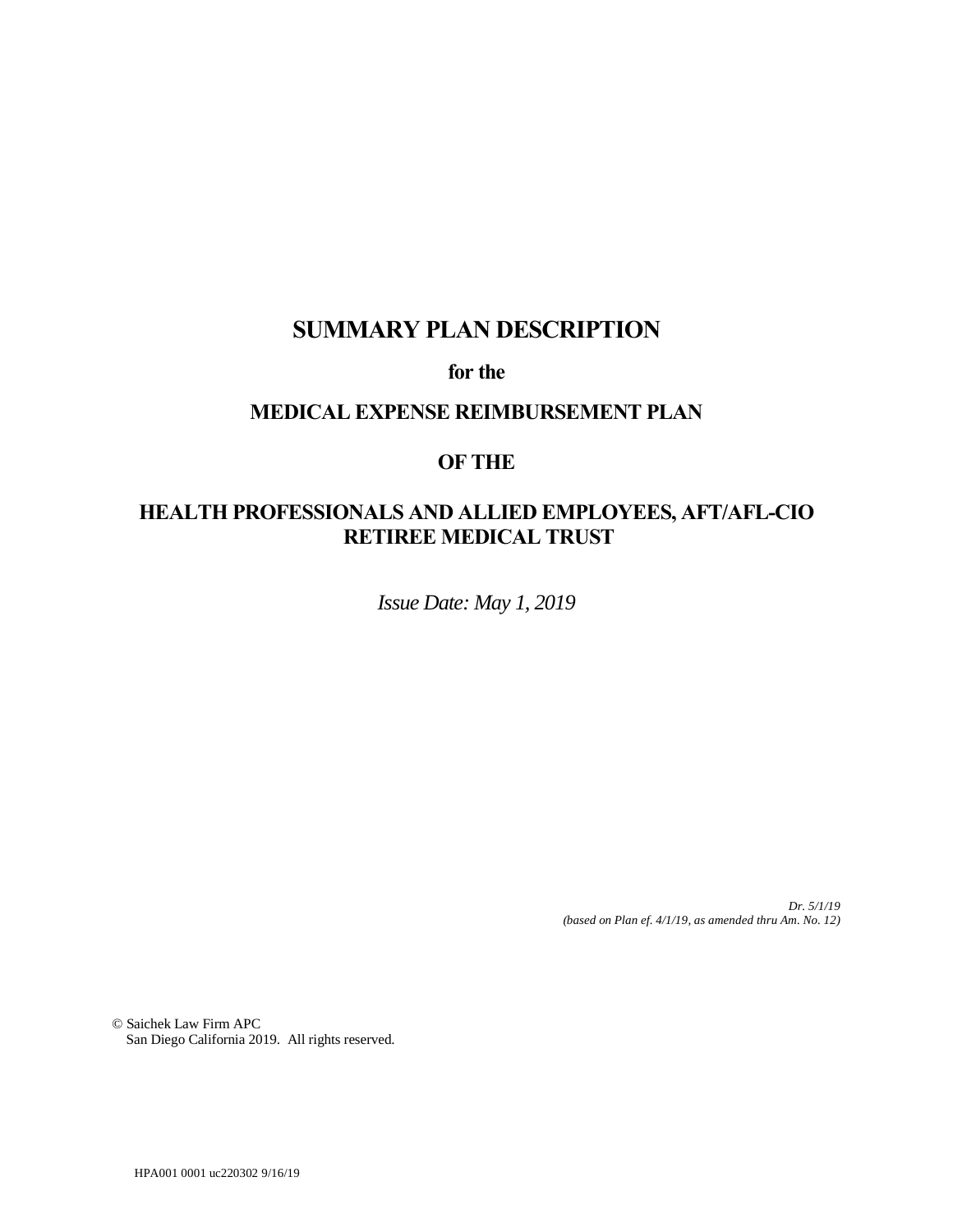# **HIGHLIGHTS OF THE PLAN**

- ➢ **Eligibility**. Generally, you will need to participate for five years in the Plan to be eligible for monthly benefit payments from the Trust. However, there are limited benefits for shorter participation.
- ➢ **Benefits**. Your benefits from this Trust come in the form of reimbursement payments for certain medical costs, which are called "Covered Expenses,"<sup>1</sup> incurred after you retire. There are different levels of benefit payments, depending on how long you were in the Plan.
- ➢ **Changes of Employment Status, Address, Spouse or Child(ren)**. Please notify the Trust Office of changes to your employment status or any significant life event that you think might affect your participation in the Trust. For example, if you retire or otherwise separate from employment, you might be entitled to begin receiving benefits, or to make self-pay contributions under COBRA. If there is a change in mailing address or family composition (i.e., marriage, divorce, or birth of a child), failure to notify the Trust Office may result in loss or delay of benefit payments.
- ➢ **Claims**.You must present your claims to the Trust Office with your proof of payment of Covered Expenses, on a form approved by the Trustees, within 30 days after the end of the Plan year (December 31) in which you incurred the expense.
- ➢ **Trust Office**. The Trust Office provides important services to Trust participants. For example, to find out your benefit level, submit benefit claims, request a copy of the Plan, or notify the Trust of a change in address, you need to contact the Trust Office. You may contact the Trust Office at:

**Health Professionals and Allied Employees, AFT/AFL-CIO Retiree Medical Trust c/o Zenith-American Solutions 140 Sylvan Avenue, Ste. 303 Englewood Cliffs, NJ 07632 Phone: (201) 947-8000** [https://hpae.zenith-american.com](https://hpae.zenith-american.com/)

*IMPORTANT NOTE: The questions and answers in this Summary Plan Description ("SPD") have been designed to provide you with key information about the HPAE Retiree Medical Trust, but they do not provide all the details and limitations of the Plan. Exact specifications are provided in the "Medical Expense Reimbursement Plan of the Health Professionals and Allied Employees, AFT/AFL-CIO Retiree Medical Trust," restated and effective August 1, 2014, as amended (the "Plan"). If there is a conflict between what is contained in the Plan and what is contained in the SPD or any other descriptions, the terms of the Plan will prevail.* 

<sup>&</sup>lt;sup>1</sup> Capitalized terms contained herein are defined in the formal Plan document, and many are described in the Summary Plan Description.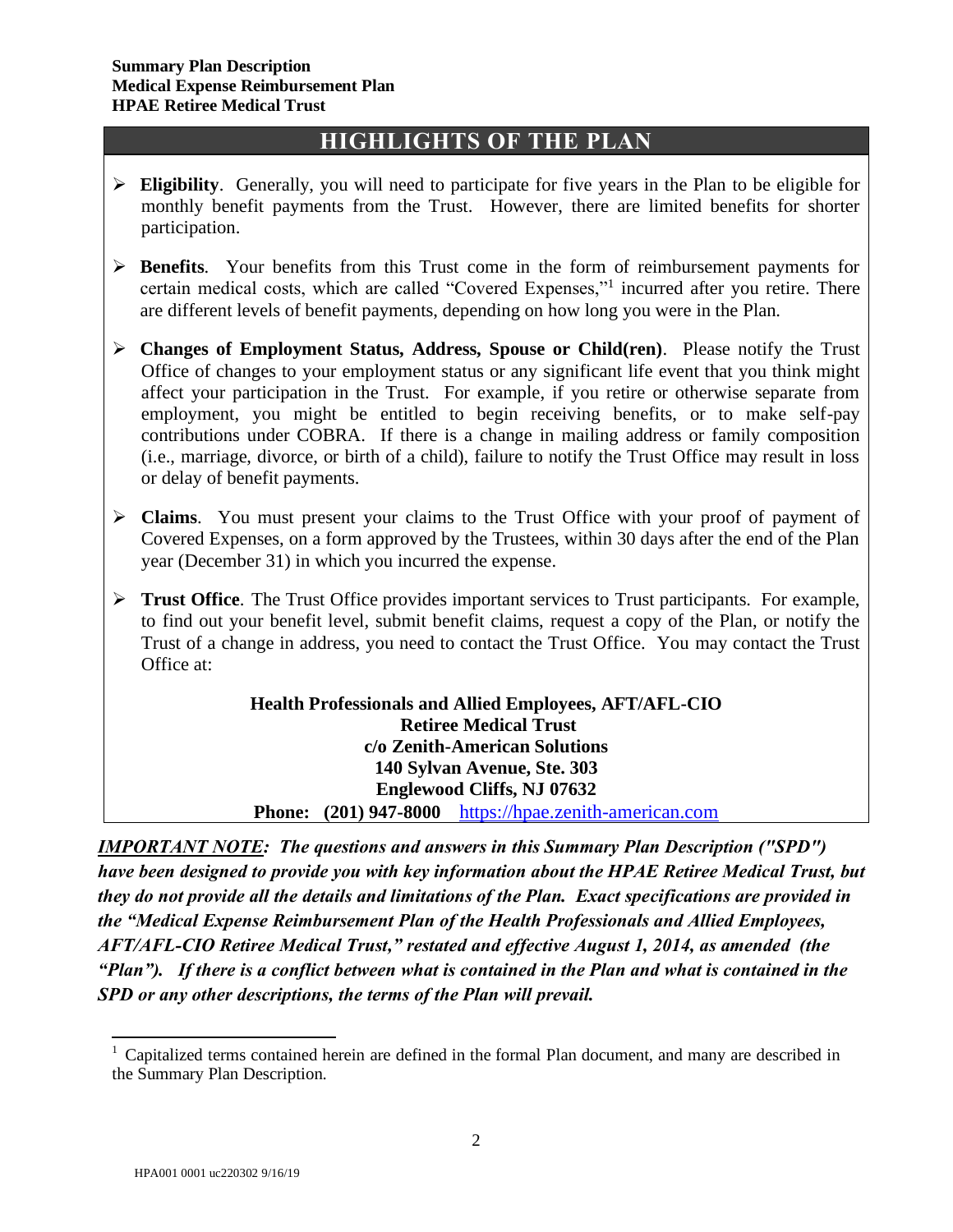# **TABLE OF QUESTIONS**

| $\bullet$                                                                                              |  |
|--------------------------------------------------------------------------------------------------------|--|
| Will I qualify for monthly benefits as a Regular Beneficiary if I leave my job before I contribute     |  |
|                                                                                                        |  |
| How do I earn Active Service? What is the difference between "Active Service" and "Active<br>$\bullet$ |  |
|                                                                                                        |  |
| $\bullet$                                                                                              |  |
|                                                                                                        |  |
| Will the Trust carry over Covered Expense amounts that exceed my monthly benefit level? 8<br>$\bullet$ |  |
| $\bullet$                                                                                              |  |
| • Why is my monthly benefit level different from that of other retirees in my Local and in other       |  |
|                                                                                                        |  |
|                                                                                                        |  |
|                                                                                                        |  |
| • How do I become a "Limited Beneficiary," eligible for Employee Account benefits? 10                  |  |
|                                                                                                        |  |
|                                                                                                        |  |
| • When may a Limited Beneficiary begin receiving Employee Account benefits? 11                         |  |
|                                                                                                        |  |
|                                                                                                        |  |
|                                                                                                        |  |
|                                                                                                        |  |
|                                                                                                        |  |
|                                                                                                        |  |
|                                                                                                        |  |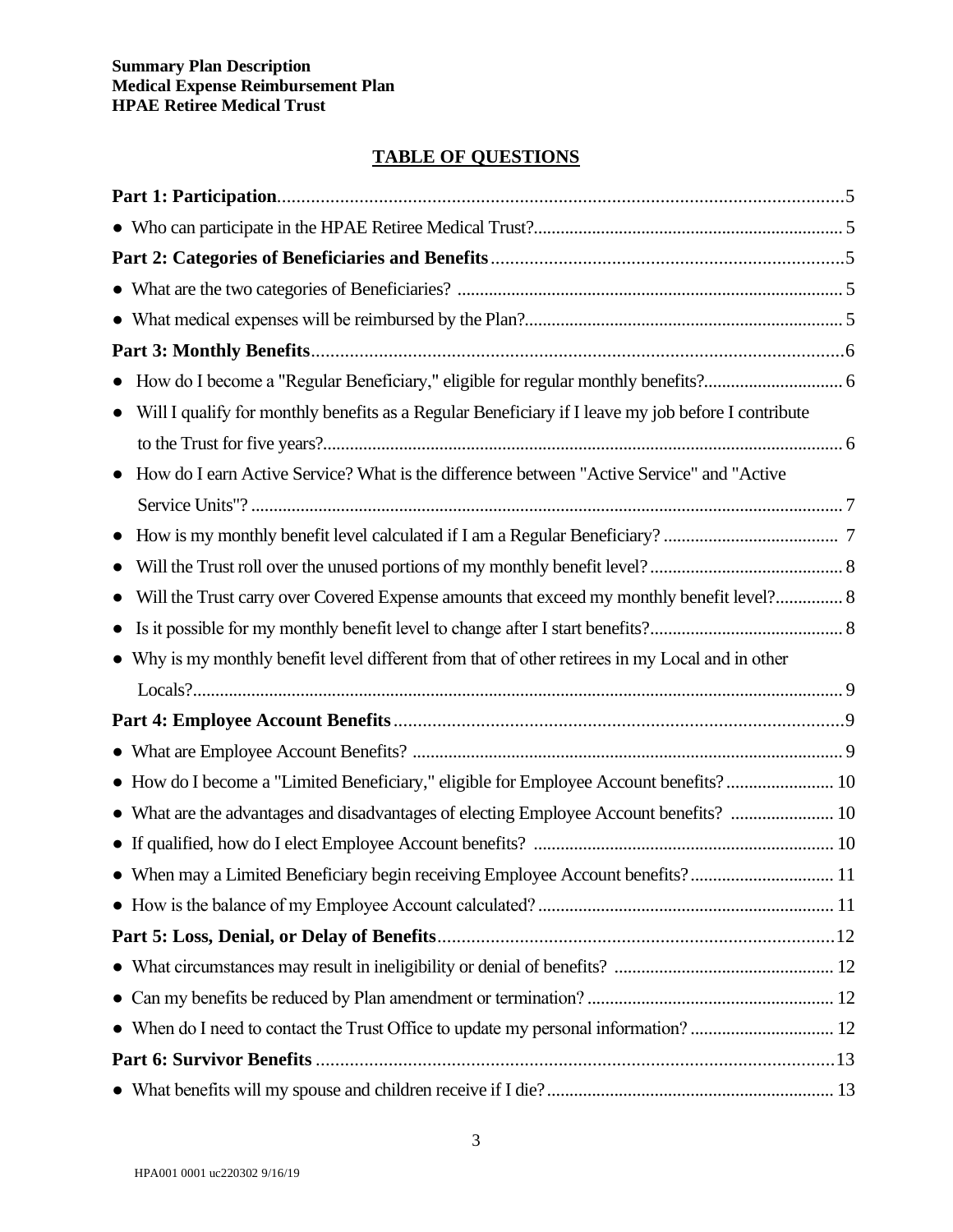#### **Summary Plan Description Medical Expense Reimbursement Plan HPAE Retiree Medical Trust**

| • How do I submit my claims for benefits? What are the appeal procedures for denied claims? 14     |  |
|----------------------------------------------------------------------------------------------------|--|
| • Is there a time limit for filing a lawsuit against the Trust for benefit payments, etc.? 14      |  |
|                                                                                                    |  |
|                                                                                                    |  |
|                                                                                                    |  |
|                                                                                                    |  |
|                                                                                                    |  |
|                                                                                                    |  |
|                                                                                                    |  |
| • What is the name, address and telephone number of the employee organization that established     |  |
|                                                                                                    |  |
|                                                                                                    |  |
|                                                                                                    |  |
| • Are there bargaining agreements that address contributions to this Plan and Trust? 16            |  |
| • What is the source of contributions to the Trust, and how are the assets protected? What are the |  |
|                                                                                                    |  |
|                                                                                                    |  |
|                                                                                                    |  |
|                                                                                                    |  |
|                                                                                                    |  |
|                                                                                                    |  |
|                                                                                                    |  |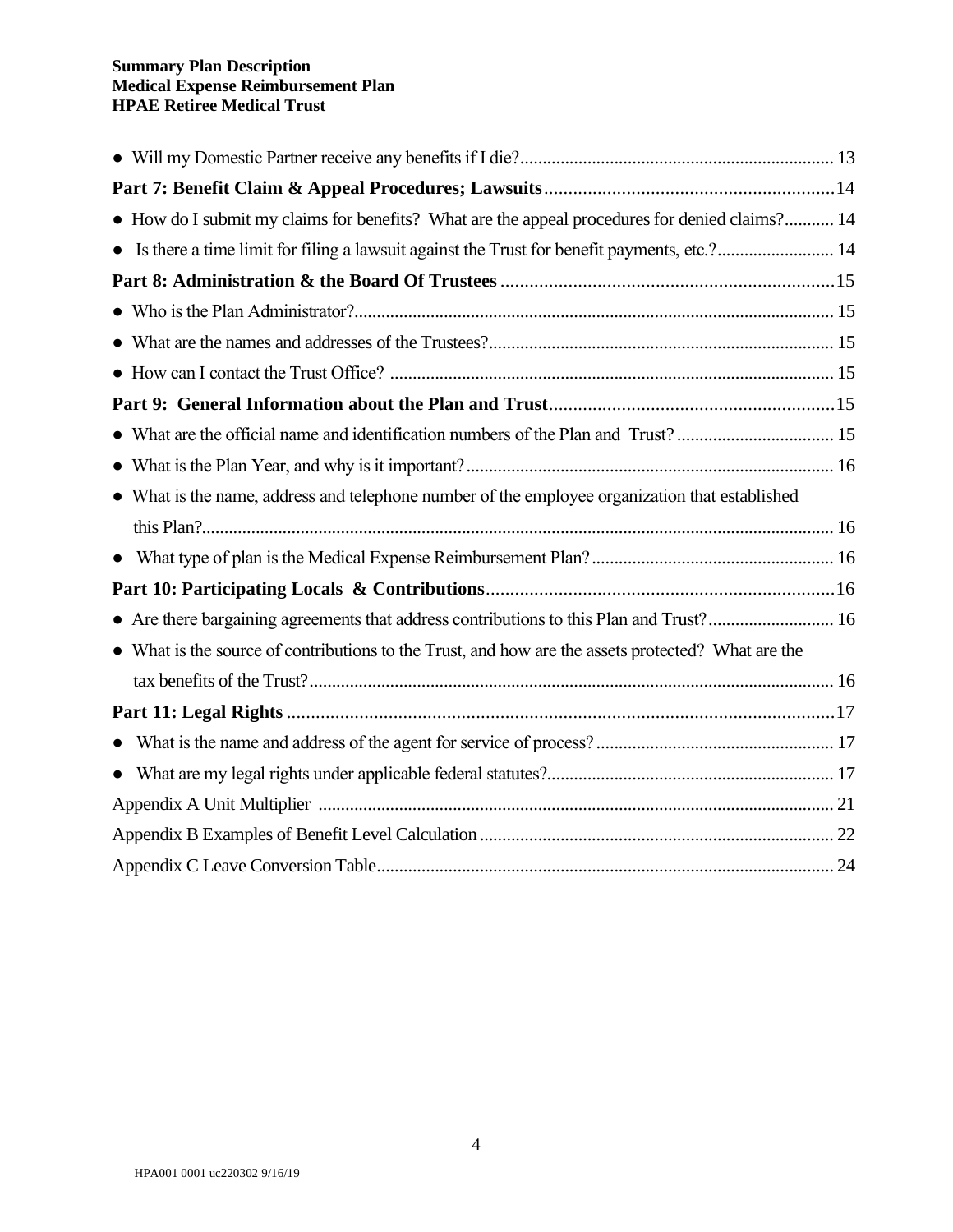## **PART 1 PARTICIPATION**

#### **● Who can participate in the HPAE Retiree Medical Trust?**

Eligibility in the Trust is generally open to all Employees who are members of a bargaining unit represented by a participating HPAE Local, and for whom contributions are made as required by the Local's Collective Bargaining Agreement.

## **PART 2 CATEGORIES OF BENEFICIARIES AND BENEFITS**

#### **● What are the two categories of Beneficiaries?**

The Plan provides for two categories of Beneficiaries: "Regular Beneficiaries" and "Limited Beneficiaries." It is possible to belong in one or both of these categories.

A "Regular Beneficiary" is entitled to monthly benefit payments for life<sup>2</sup> at a certain set amount, in reimbursement for Covered Expenses as defined in the Plan, up to a certain level, because he/she met the eligibility requirements listed in Part 3 hereof.

A "Limited Beneficiary" is entitled to benefit payments in miscellaneous amounts for reimbursement of Covered Expenses from his/her individual Employee Account as needed, up to the balance in the Employee Account. These reimbursements may not last for life if the Employee Account is exhausted. An Employee will have an Employee Account if one of the circumstances listed in Part 4 hereof applies to him or her.

Benefit payments in both categories reimburse you for the same types of medical expenses, called Covered Expenses under the Plan, after you retire.

Cost Sharing. It is important to remember that neither your regular monthly benefit payment, nor your Employee Account balance, may cover the entire Covered Expense amount. If your benefit payments from the Plan do not cover the entire cost of your Covered Expense, you will be responsible for the remainder.

## **● What medical expenses will be reimbursed by the Plan?**

The following medical expenses are considered Covered Expenses, under the Plan, when they are incurred for a Beneficiary (retiree, spouse, child as defined under the Plan):

<sup>&</sup>lt;sup>2</sup> The Plan is currently written to provide benefits for Regular Beneficiaries until death. However, this is not guaranteed. The Trustees reserve the right to modify, limit, or terminate benefits as necessary to preserve the financial soundness of the Plan.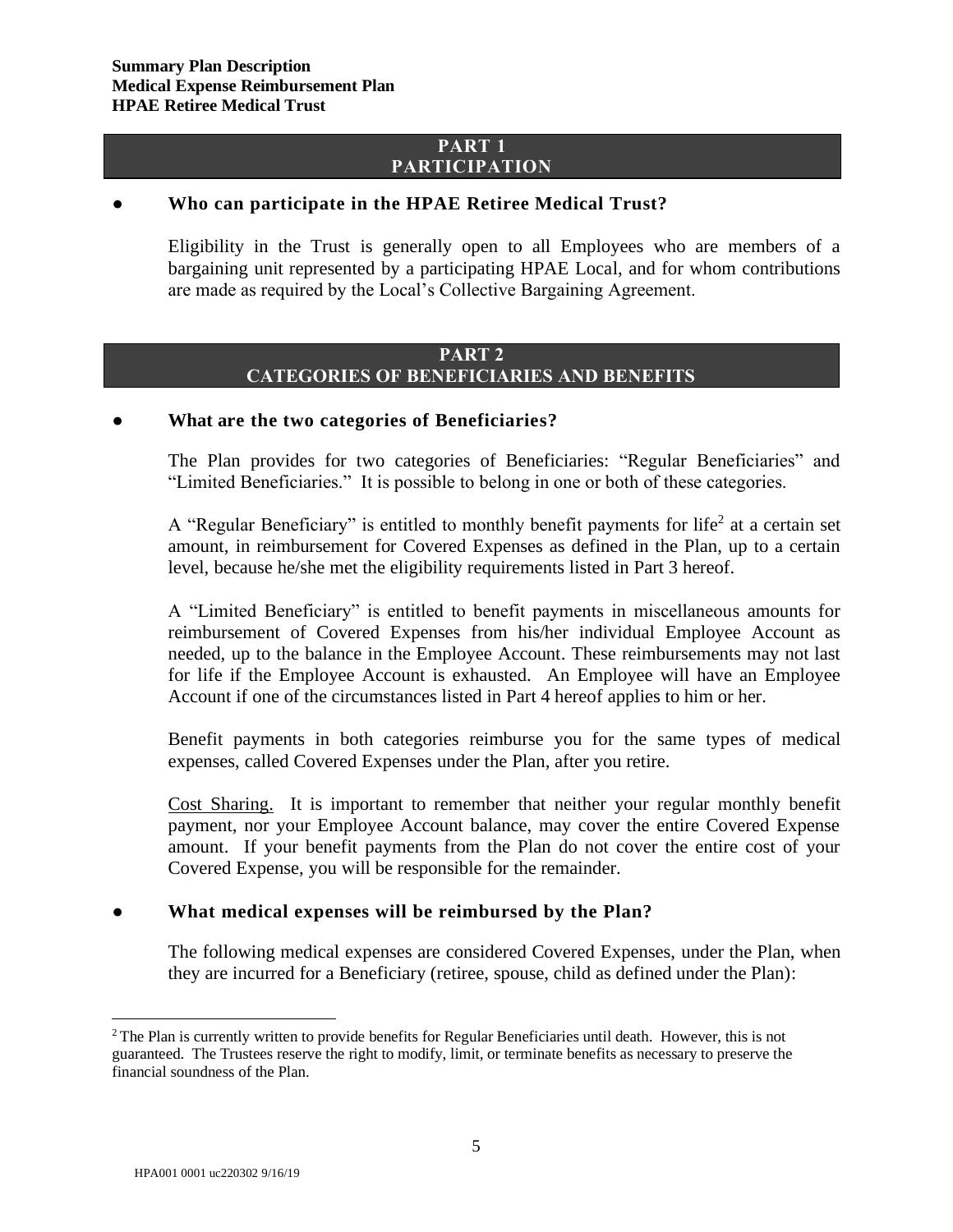❖ Premium or contribution payments for coverage under health, dental, or vision insurance plans.

❖ Medical expenses excludable from gross income under Internal Revenue Code Section 213(d), in other words, costs for diagnosis, cure, mitigation, treatment, or prevention of disease or injury, including insulin, but not including other non-prescribed drugs. For a complete list, see IRS Publication 502, which can be found at [www.irs.gov/pub/irs-pdf/p502.pdf.](http://www.irs.gov/pub/irs-pdf/p502.pdf)

❖ Premium payment for qualified long-term care (LTC) insurance.

See Plan Section 1.8 or consult the Trust Office for more details.

## **PART 3 MONTHLY BENEFITS**

## **● How do I become a Regular Beneficiary, eligible for regular monthly benefits?**

An Employee generally becomes a Regular Beneficiary entitled to lifetime monthly benefits<sup>3</sup> after meeting all of the following requirements:

- ❖ He/she earns five (5) years of Active Service in the Trust;
- ❖ Contributions are made to the Trust on his/her behalf;
- $\div$  He/she attains age 55; and

❖ He/she ceases all employment (including per diem employment) with a participating employer in the Trust.

## **● Will I qualify for monthly benefits as a Regular Beneficiary if I leave my job before I contribute to the Trust for five years?**

No. An Employee who does not meet the minimum Active Service requirement of five years will generally not qualify for lifetime<sup>4</sup> monthly benefits as a Regular Beneficiary. However, such an Employee is eligible for certain benefits as a Limited Beneficiary from his/her Employee Account. (See Part 4 of this SPD for more information on Employee Account Benefits.)

<sup>&</sup>lt;sup>3</sup> The Plan is currently written to provide benefits for Regular Beneficiaries until death. However, this is not guaranteed. The Trustees reserve the right to modify, limit, or terminate benefits as necessary to preserve the financial soundness of the Plan.

<sup>4</sup> See footnote 3.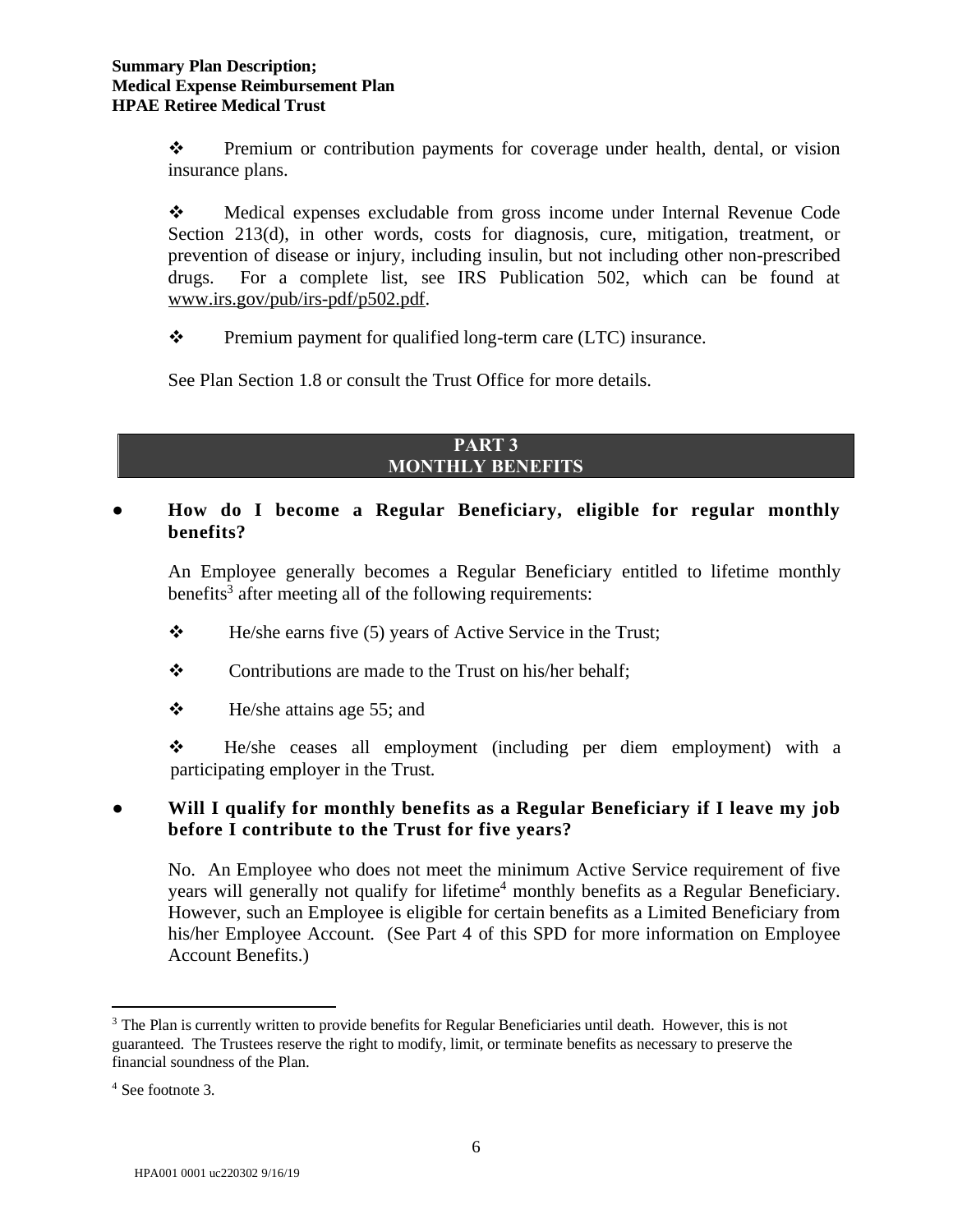## **● How do I earn Active Service? What is the difference between "Active Service" and "Active Service Units"?**

An Employee may earn Active Service in the following ways:

Contributions to the Trust. On or after August 1, 2014, an Employee earns one year of Active Service in any calendar year that the Employee works at least 850 hours for which contributions are made to the Trust.

COBRA: Contribution after Termination or Reduction of Employment. If your employment is terminated (except for gross misconduct) or reduced, you may continue to earn Active Service for a maximum of eighteen months, by making periodic selfpayments to the Trust as permitted by the federal law known as COBRA,<sup>5</sup> and subject to rules set by the Trustees.

(If continued self-payment enables an Employee to reach the minimum requirement of five years of Active Service, the Employee will become a Regular Beneficiary. If the continued self-payment does not enable an Employee to reach the minimum requirement of five years of Active Service, the value of the self-payments will be added to his/her Employee Account. See Part 4 below.)

## **Note the difference between "Active Service" and "Active Service Units" (or ASUs):**

❖ Active Service means periods of employment when your employer transferred contributions to the Trust on your behalf. Your length of Active Service is one of the factors that determines your eligibility for monthly benefits as a Regular Beneficiary.

❖ Active Service Units means the number of \$0.05 contributions made on your behalf to the Trust. The number of Active Service Units will determine your benefit level.

# ● **How is my monthly benefit level calculated, if I am a Regular Beneficiary?**

A Regular Beneficiary's monthly benefit level is determined by multiplying the number of Active Service Units (ASUs) he/she has accrued by the Unit Multiplier ("UM") in effect when he/she stops making contributions. Effective August 1, 2014, the Unit Multiplier is \$0.07. (See Appendix A at the back of this Summary Plan Description.) Note that:

An Employee earns Active Service Units for each hour worked during which his or her Employer contributes to the Trust. The Trust grants one ASU when the Trust Office has received contributions totaling \$5.00. (For each contribution of \$0.05, the Employee earns  $1/100<sup>th</sup>$  of an ASU.)

<sup>5</sup> The Consolidated Omnibus Budget Reconciliation Act of 1986.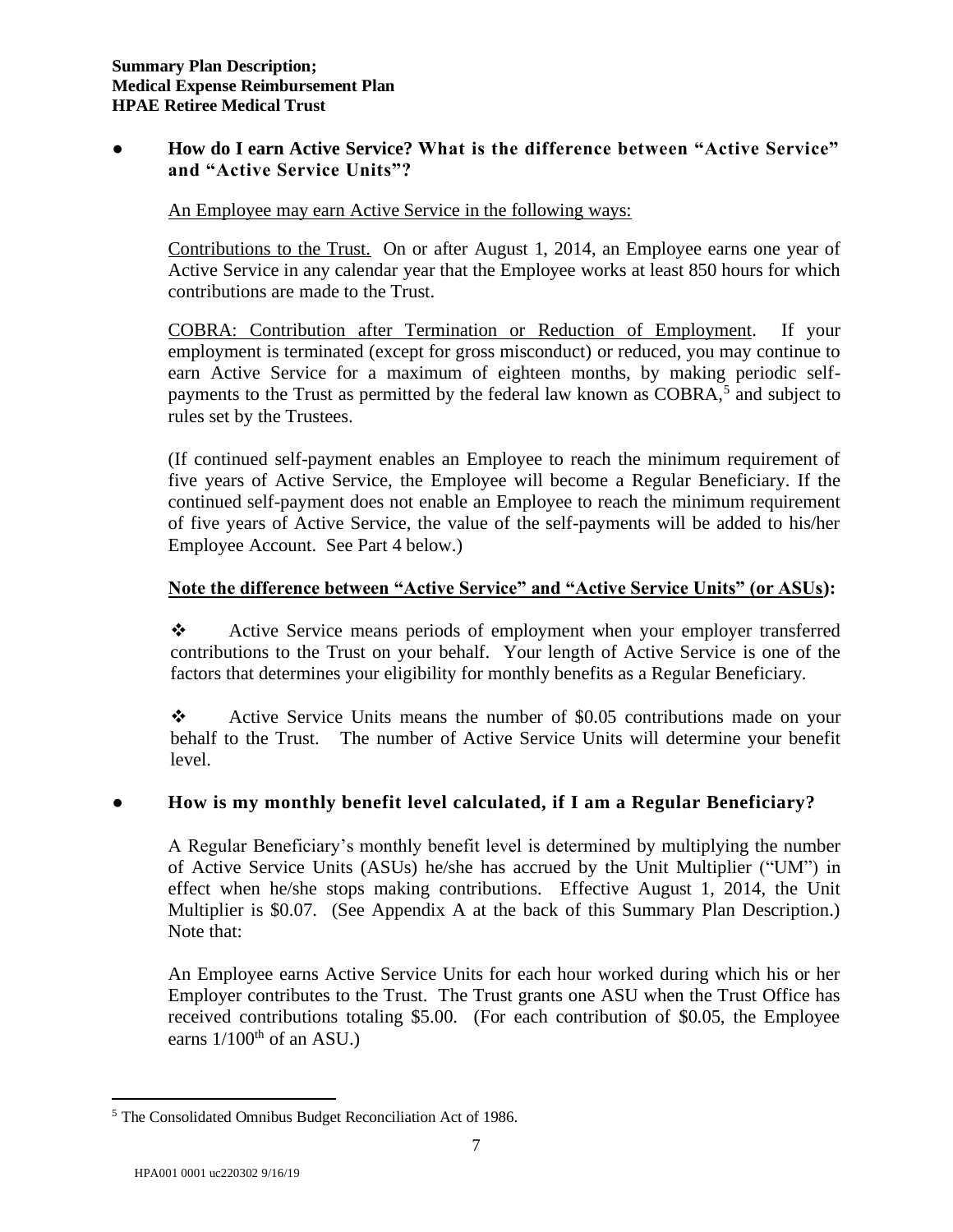❖ Contributions made prior to August 1, 2014, shall be converted by the Trust Office, with actuarial assistance, into Active Service Units for purposes of determining a Regular Beneficiary's monthly benefit level.

❖ The Unit Multiplier is a factor determined by the Trustees, with actuarial advice. You may contact the Trust Office to find out the current Unit Multiplier.

(See Appendix B at the back of this Summary Plan Description for examples of benefit level calculations.)

Conversion of Leave into ASUs. An Employee may also earn Active Service Units through conversion of sick and/or vacation leave transfers into Active Service Units only if the applicable collective bargaining agreement requires it. Any conversion will be at actuarial cost, which is based on the actual age of the Employee at the date of transfer. To find out the actuarial cost of leave conversion, please refer to Appendix C at the back of this Summary Plan Description, "Leave Conversion Table."

Extra ASUs thru Continued Self-Payment (COBRA). If an Employee makes contributions under his/her COBRA rights (see question directly above), he/she will continue to earn Active Service Units for a maximum of eighteen months.

## • **Will the Trust roll over the unused portions of my monthly benefit level?**

Yes, the Trust will roll over any unused portions of your monthly benefit level for you to use on future Covered Expenses. For example, if you have a monthly benefit level of \$100 and you get paid for Covered Expenses of \$75 for January of 2017, then you will have \$125 available in February. If you have no Covered Expenses in February of 2017, then you will have \$225 of unused benefits to spend on Covered Expenses in March (which includes your monthly benefit of \$100 for March).

## • **Will the Trust carry over Covered Expense amounts that exceed my monthly benefit level?**

Yes, the Trust will carry over Covered Expense amounts that exceed your monthly benefit level. However, the Trust will not prepay claims. For example, if you have a monthly benefit level of \$100 and you submit a claim for Covered Expenses of \$300 in January 2017, then you will be reimbursed \$100 in January of 2017, \$100 in February of 2017 and \$100 in March of 2014, i.e., the Trust will not reimburse you \$300 in January. (However, if you have new claims in February or March, payment on them will be deferred to April and carried over to subsequent months as necessary.)

## **● Is it possible for my monthly benefit level to change after I start benefits?**

Yes, it is possible for your benefit level to change, i.e., benefits under the Plan are not vested. The Trustees reserve the right and power to adjust the Unit Multiplier or other Plan terms. Such adjustments may apply to current as well as future Beneficiaries.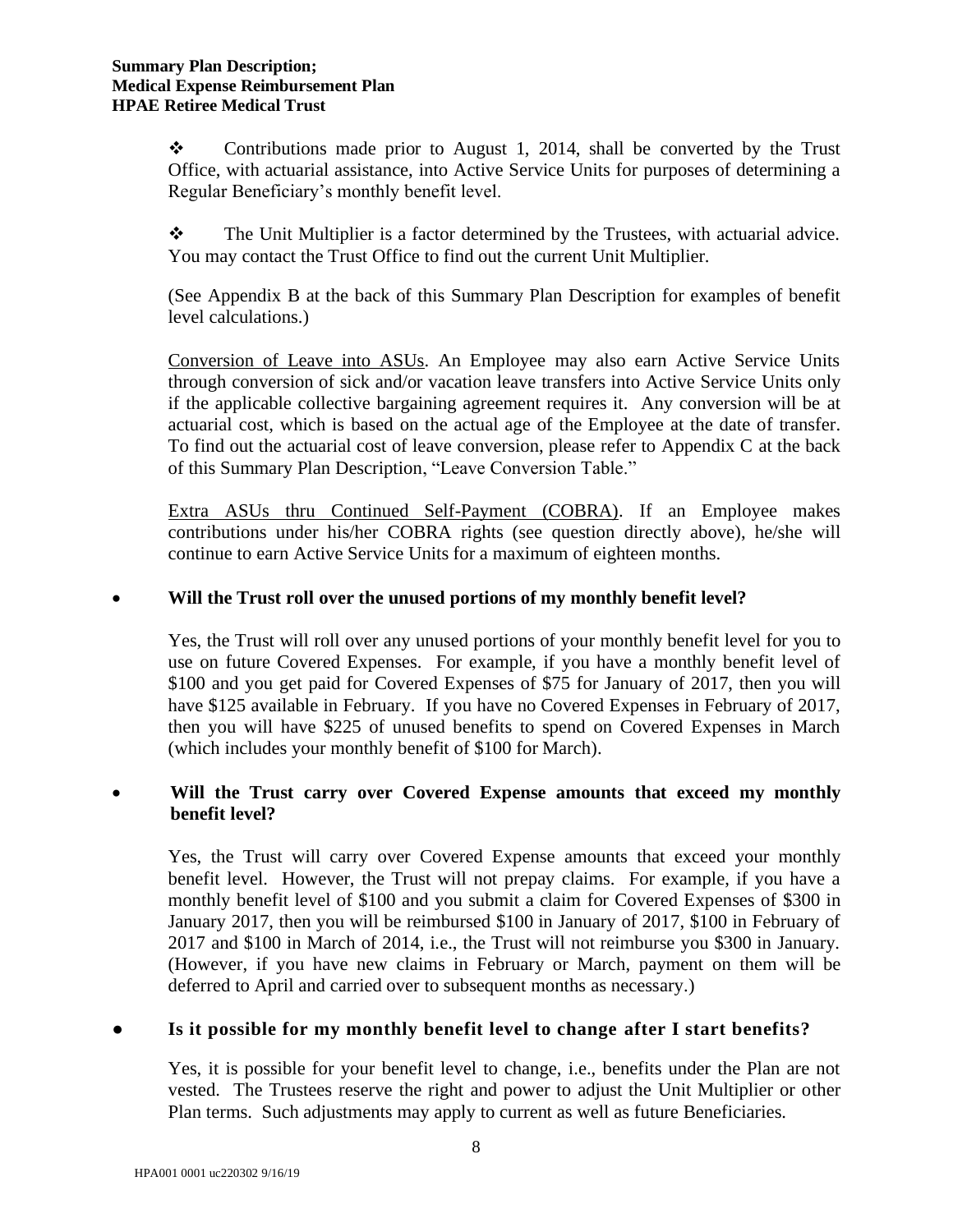## ● **Why is my monthly benefit level different from that of other retirees in my Local and in other Locals?**

A Regular Beneficiary's monthly benefit level is dependent on how long his/her Local has participated in the Trust, the hourly contribution level negotiated by his/her Local, and how many Active Service Units he/she has earned. Thus, the individual monthly benefit level will differ among Plan participants, even within the same Local.

#### **PART 4 EMPLOYEE ACCOUNT BENEFITS**

## ● **What are Employee Account Benefits?**

Employee Account Benefits are benefit payments to a Limited Beneficiary for reimbursement of Covered Expenses in any amount, up to the balance of his/her Employee Account. Claims will generally be reimbursed until the Employee Account balance falls to zero. These benefit payments are not on a regular monthly schedule; the Trust will make them upon submission of a claim, subject to the Trust's claims procedures. See Plan Section 3.5 for details.

# ● **How do I become a Limited Beneficiary, eligible for Employee Account benefits?**

An Employee will become a Limited Beneficiary eligible for Employee Account in three circumstances:

- 1. The Employee has **less than five years of Active Service** credits and is no longer working in a participating hospital or institution; or
- 2. The Employee has an accrued leave transfer to the Trust, pursuant to a collective bargaining agreement; or
- 3. The Employee has **five or more years of Active Service** but less than \$5000 of contributions were made to the Trust on his/her behalf, and the Employee is no longer working for a participating hospital or institution.

In the first two circumstances above, the Employee automatically becomes a Limited Beneficiary, and has an Employee Account. In the third circumstance (more than five years of Active Service), the Employee can choose whether to become a Regular Beneficiary eligible for regular monthly benefits for life; or a Limited Beneficiary, eligible to spend down his or her Employee Account quickly. See discussion below of the advantages and disadvantages of each benefit. (The Employee Account is a recordkeeping account kept by the Trust Office, not an actual separate bank account.)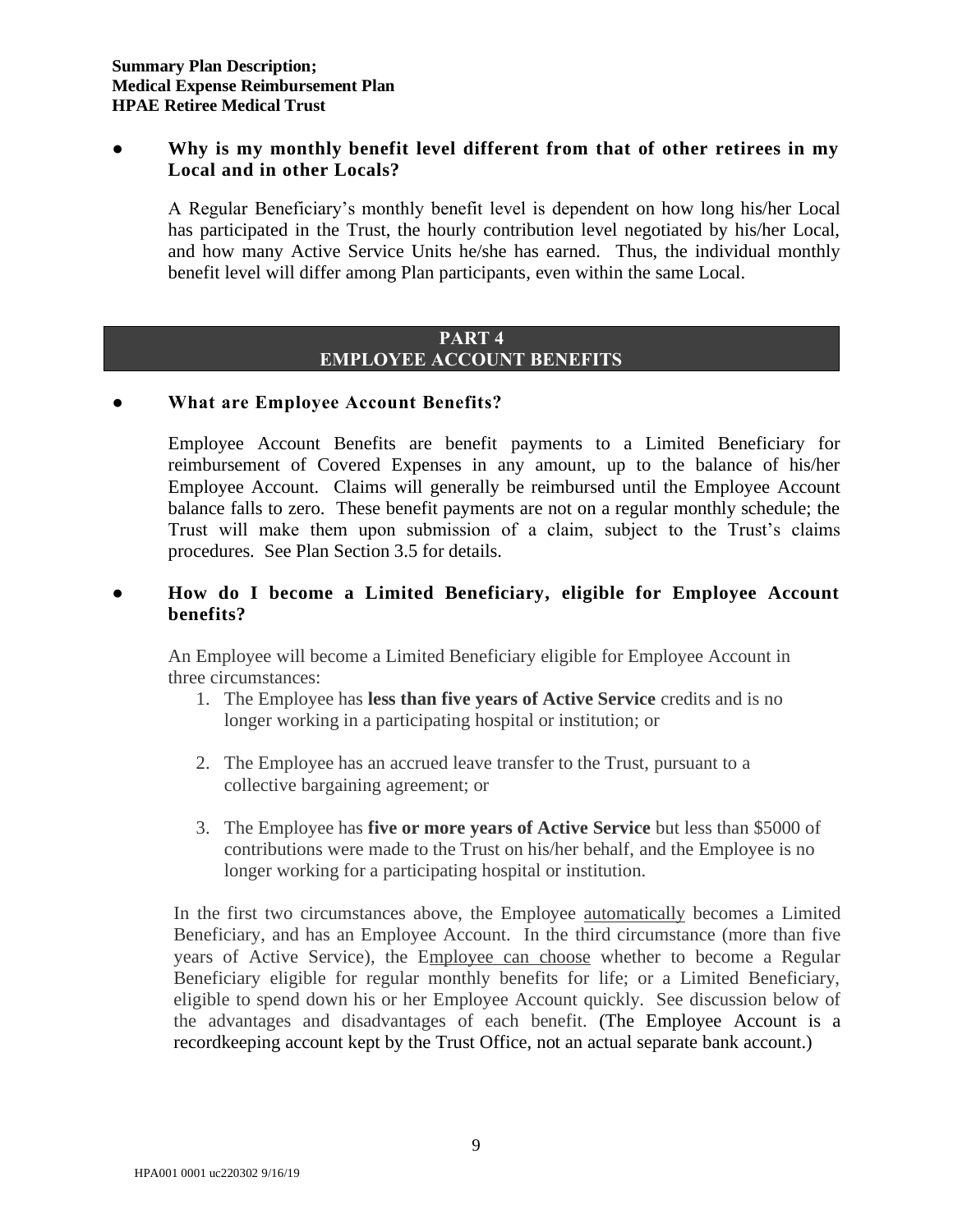## ● **What are the advantages and disadvantages of electing Employee Account benefits, in place of monthly benefits?**

## Advantage and Disadvantage of Employee Account Benefit.

The **advantage** of the Employee Account is that there is no monthly limit on benefit payments and so it is useful to pay for larger medical expenses all at once. You can spend your Employee Account as quickly as you like (so long as you have medical expenses to reimburse). Your Surviving Spouse and Children can also receive benefits from the Employee Account until the balance reaches zero.

The **disadvantage** of the Employee Account is that it is likely to run out fairly quickly, and perhaps many years before you (or your spouse) die. We have found that participants with 6-9 years of Active Service would have an Employee Account balance somewhere between \$2000-\$3500 (depending on the contribution rate in their collective bargaining agreement).

Advantage and Disadvantage of the Lifetime Monthly Reimbursement Benefit.

The **advantage** of the regular monthly benefit to "Regular Beneficiaries" is that it is designed to last for your lifetime, and the lifetime of your spouse.<sup>6</sup> There is a Surviving Spouse benefit for the spouse's lifetime at 50% of your benefit level – these benefits start when you would have reached age  $55 - or$  immediately upon death if you were over age 55.

The **disadvantage** of the monthly benefit for Employees who were not in the Plan that long is that it may be a relatively small benefit check, and not worth your time and effort to make monthly claims for reimbursement. You can call the Trust Office at the phone number below to find out your current monthly benefit level. (See Part 8 below for contact information.)

# ● **If qualified, how do I elect Employee Account benefits?**

Retirees who are qualified to elect the Employee Account option can do so by signing and submitting the Employee Account Election Form to the Trust Office. Contact the Trust Office by phone or email to receive an Election Form. (See Part 8 for contact information.) The Election Form must be received by the Trust Office prior to payment of any benefit claims to you.

Effective date. The election for Employee Account benefits is available for participants who retire on or after April 1, 2019, and have not yet received benefit payments from the Plan.

**Please note:** The election for Employee Account benefits, instead of monthly benefits, is an irrevocable election. Upon the Trust Office's receipt of your signed Election Form, you will be

 $6$  The Plan is currently written to provide benefits for Regular Beneficiaries until death. However, this is not guaranteed. The Trustees reserve the right to modify, limit, or terminate benefits as necessary to preserve the financial soundness of the Plan. The monthly benefit payments are not guaranteed at a particular level; the Board of Trustees reserves the right to adjust the Unit Multiplier for calculating monthly benefit levels up or down at any time for some or all current and/or future Beneficiaries.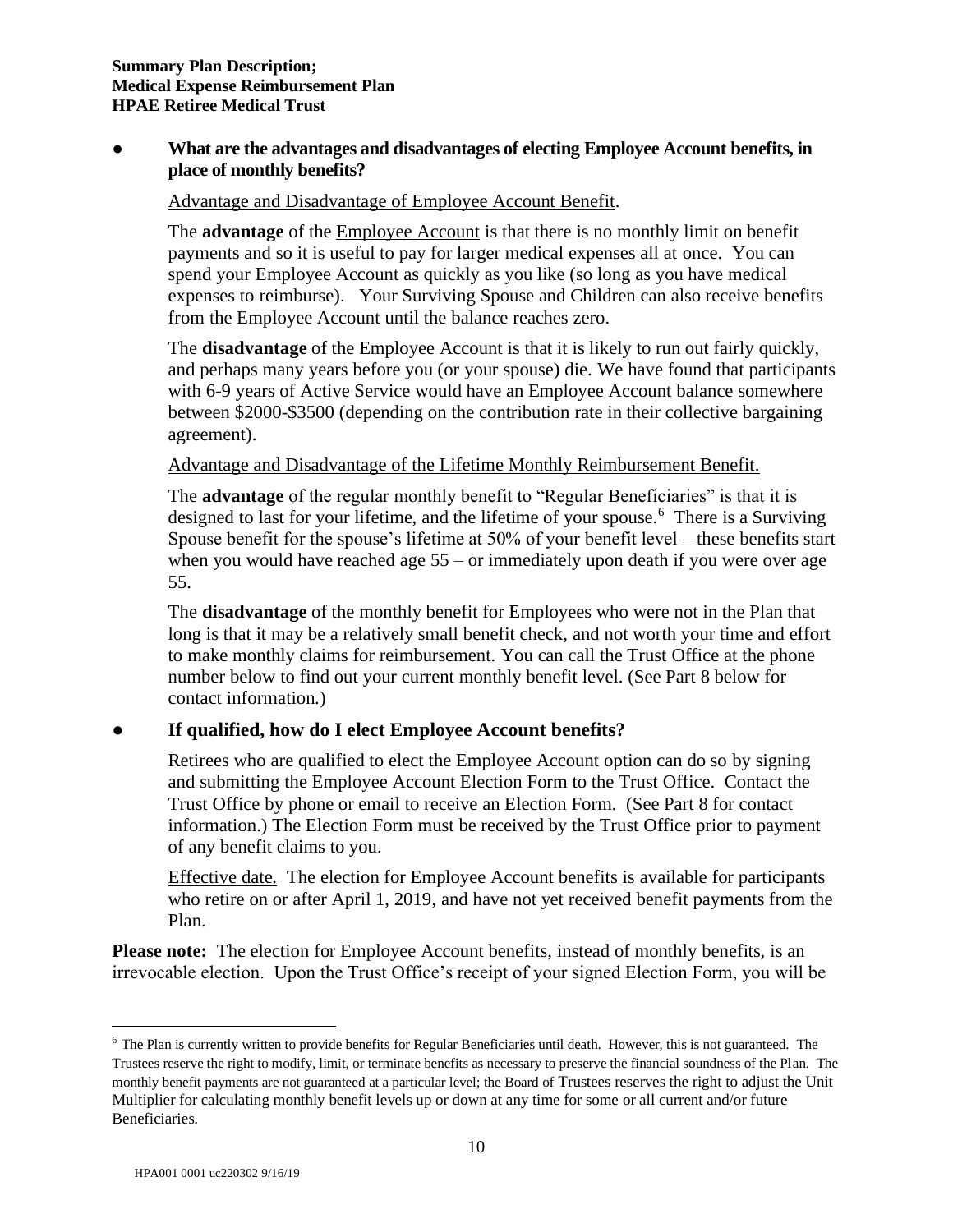considered a "Limited Beneficiary" under the Plan, and the Trust Office will set up your Employee Account.

## **● When may a Limited Beneficiary begin receiving Employee Account benefits?**

A Limited Beneficiary may begin receiving his/her Employee Account benefits after separating from all employment (including per diem employment) with his/her Participating Employer and meeting one of the following requirements:

1) He or she is between ages 40-55 and 24 months have passed since the Plan received contributions on his or her behalf; or

2) He or she has attained age 55; or

3) The Social Security Administration had determined that he or she is disabled.

# ● **How is the balance of my Employee Account calculated?**

The balance of an Employee Account will be determined, generally, by adding:

❖ The total amount of hourly payroll employee contributions made on behalf of an Employee who does not meet the minimum Active Service requirement of five years to qualify for monthly benefits;

Amounts of sick and/or vacation leave<sup>7</sup> transferred to the Trust, pursuant to your labor agreement;

❖ For a Regular Beneficiary who elects to become a Limited Beneficiary with an Employee Account, the total amount of all hourly payroll contributions made on behalf of the Employee, adjusted for the actual past investment returns earned (or lost) during the period that the Plan received contributions on the Employee (including COBRA contributions), until the date that the Trust Office received an Employee Account Election Form from the Beneficiary.

and subtracting:

❖ Any benefit payments.

There will be no earnings or expense adjustments to the Employee Accounts, except as provided above during establishment of an Employee Account for a Regular Beneficiary who elects to become a Limited Beneficiary.

<sup>&</sup>lt;sup>7</sup> Important Note: The Trust only accepts sick and/or vacation leave that is transferred to the Trust as a mandatory (non-elective) transfer under a collective bargaining agreement or some other written agreement. The IRS has ruled that sick and/or vacation leave that is mandatorily transferred into a retiree health account is exempt from income tax under IRS Revenue Ruling 75-539 and subsequent private letter rulings. Please consult with your tax preparer if you have questions regarding this matter. If you would like a copy of Revenue Ruling 75-539 to provide to your tax preparer, please contact the Trust Office.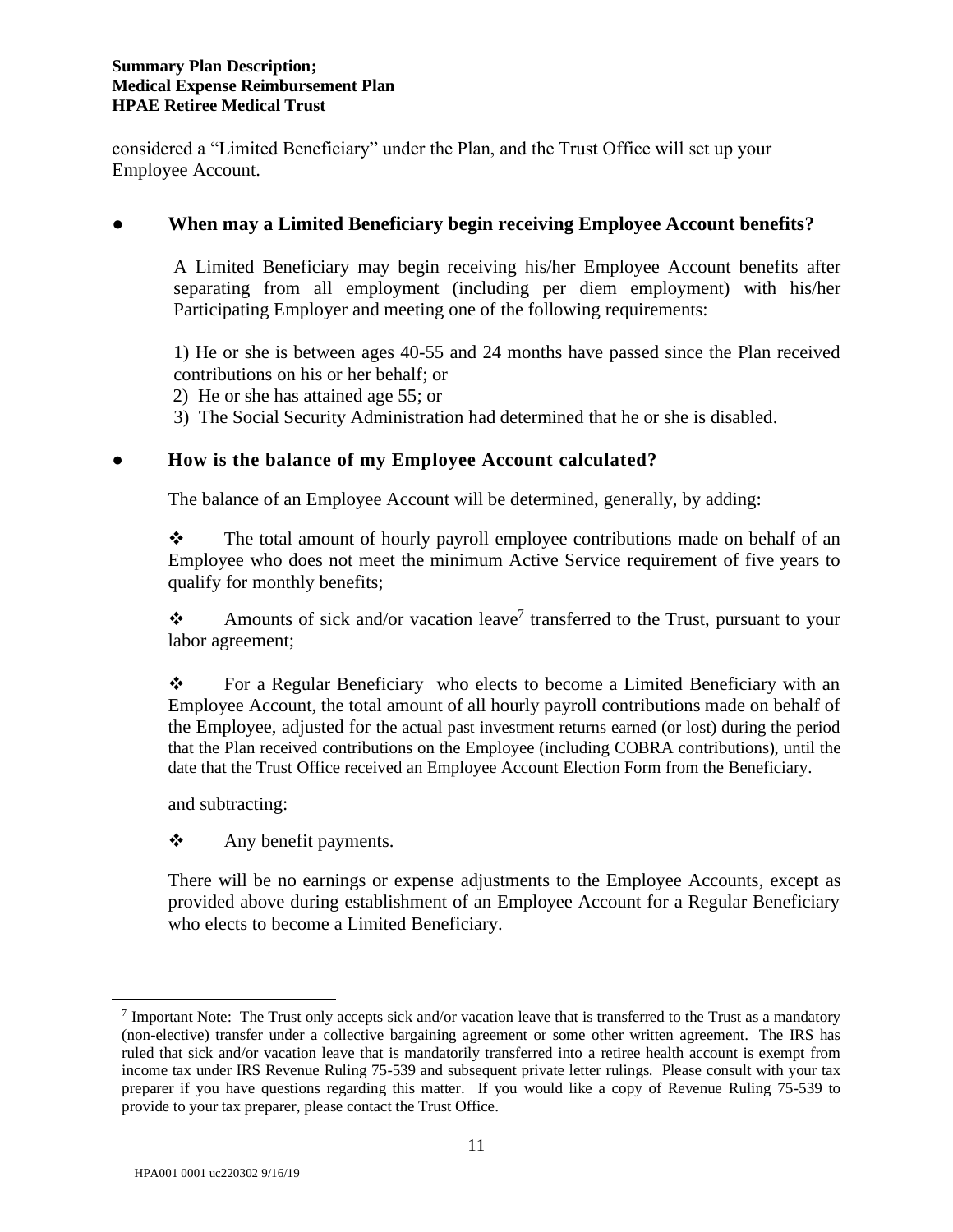## **PART 5 LOSS, DENIAL, OR DELAY OF BENEFITS**

## ● **What circumstances may result in ineligibility or denial of benefits?**

Circumstances which may result in disqualification, ineligibility, denial, or the loss of benefits include failure by the Employee or employer to make required contributions, failure to properly submit Covered Expense receipts, failure to meet the eligibility requirements, death of the Beneficiary, or termination of the Plan.

The following events will result in automatic termination of benefits:

❖ A Regular Beneficiary's benefits under this Plan will terminate upon his/her death, or if he/she returns to employment (including per diem employment) with a Participating Employer, or, for a Limited Beneficiary, when the Employee Account balance reaches zero, or if he/she returns to employment (including per diem employment) with a Participating Employer.

❖ A Surviving Spouse's benefits under this Plan will terminate upon his/her death, or, for the Surviving Spouse of a Limited Beneficiary, when the Employee Account balance reaches zero.

❖ A Surviving Domestic Partner's benefits under this Plan will terminate upon his/her death, or, for the Surviving Domestic Partner of a Limited Beneficiary, when the Employee Account balance reaches zero.

❖ A Surviving Child(ren)'s benefits under this Plan will terminate upon the loss of child(ren) status, or upon his/her death, or, for the Surviving Children of a Limited Beneficiary, when the Employee Account balance reaches zero.

## ● **Can my benefits be reduced by Plan amendment or termination?**

Yes. The Trustees reserve the right to modify benefit coverage and benefit levels, or to terminate the Plan, and such changes may apply to current and/or future Beneficiaries. In the event the Plan is terminated, any Plan assets that remain after payment of expenses associated with termination will be allocated and distributed to the Beneficiaries in accordance with Section  $501(c)(9)$  of the Internal Revenue Code. See Plan Sections 3.4 and 3.5 for details.

## When do I need to contact the Trust Office to update my personal **information?**

You should contact the Trust Office with any changes you experience that might affect your benefits or rights from the Trust, including, but not limited to, the following: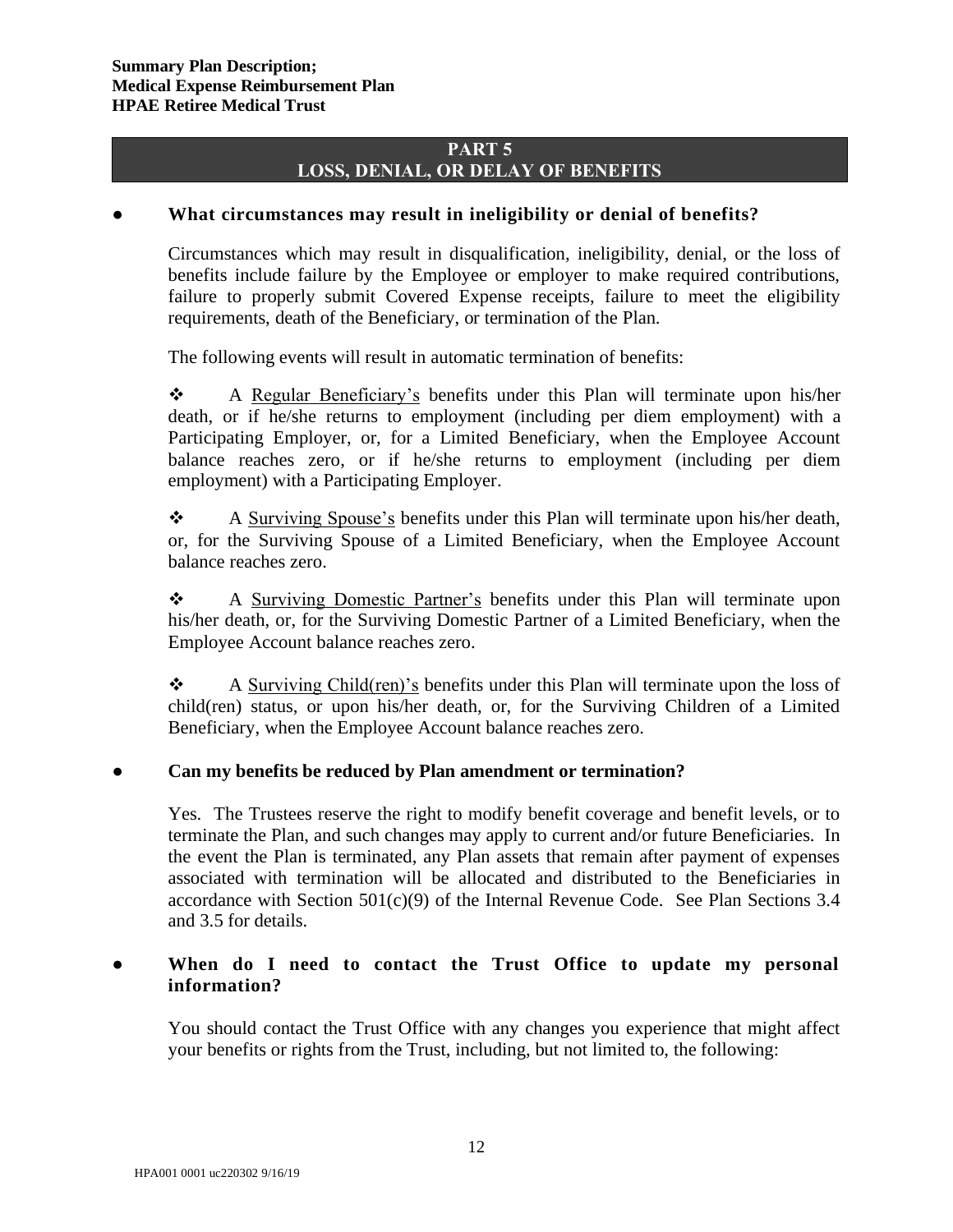- ❖ Change in your mailing address;
- ❖ Change in your employment status (e.g., retirement, lay-off, or reduction in hours);
- ❖ Change in your spouse or domestic partner (e.g., divorce, marriage, or death); and/or
- ❖ New children (e.g., by birth or adoption).

It is important for the Trust Office to have an up-to-date record of any personal information that might affect your benefits and rights under the Trust. Failure to notify the Trust Office of such changes may result in the loss or delay of benefits under this Plan.

#### **PART 6 SURVIVOR BENEFITS**

#### **● What benefits will my spouse and children receive if I die?**

Regular Beneficiaries Receiving Monthly Benefits. A Surviving Spouse of a Regular Beneficiary, with or without Children, is eligible for monthly benefits equal to 50% of the benefit level of the deceased Regular Beneficiary. If there is no Surviving Spouse or Surviving Domestic Partner, the monthly benefit level for Surviving Children of a Regular Beneficiary will be 50% of the benefit level for the deceased (to be divided equally among Children). Note that a Surviving Child's monthly benefits under this Plan will terminate upon the loss of "Child" status, as defined in the Plan.

Employee Account Benefits. The Surviving Spouse or Surviving Domestic Partner of a Limited Beneficiary with an Employee Account with a positive balance is entitled to reimbursement benefits in an amount equal to the balance of the deceased Limited Beneficiary's Employee Account. If there is no Surviving Spouse or Surviving Domestic Partner, then the Surviving Child(ren) of the deceased Limited Beneficiary is entitled to the Employee Account Benefits.

#### **● Will my Domestic Partner receive any benefits if I die?**

Yes, the benefits for a Surviving Domestic Partner are similar to benefits for the Surviving Spouse, but restricted to some extent under federal tax law. See Plan Section 3.3(d) for details. Same-sex spouses are treated the same as opposite-sex spouses.

The Internal Revenue Service has issued guidance indicating that, to the extent coverage is provided to *nondependent* Domestic Partners, the value of such coverage under the Plan for nondependent Domestic Partners will be included in the Employee's gross income for a taxable year if he or she is expected to have a nondependent Domestic Partner upon becoming eligible for benefits under the Plan. The amounts to be included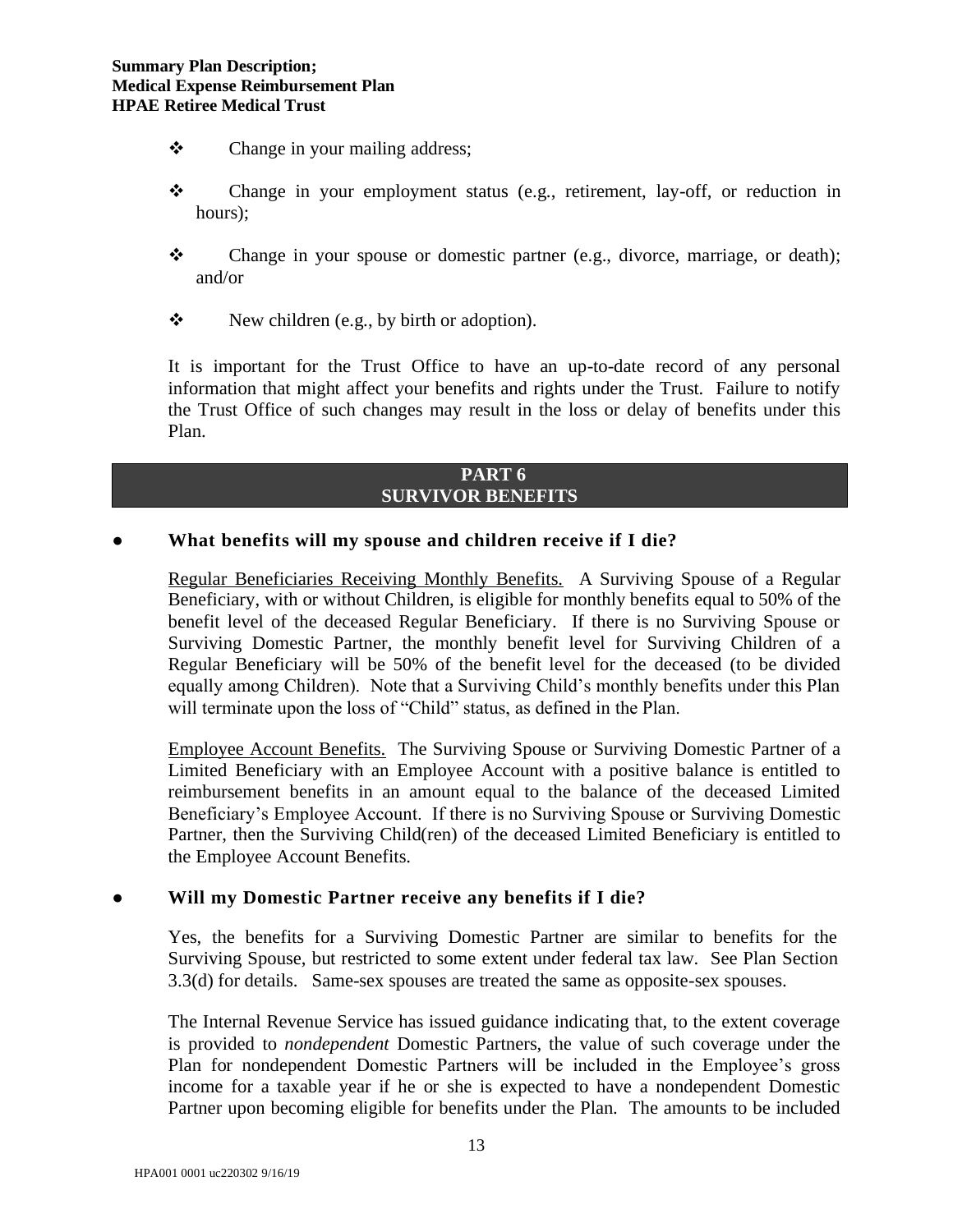in the employee's gross income will be determined under a valuation that takes into account reasonable actuarial assumptions.

The Trust Office will request information concerning registered Domestic Partnerships. Please notify the Trust Office if you have a Domestic Partner.

## **PART 7 BENEFIT CLAIM AND APPEAL PROCEDURES; LAWSUITS**

# ● **How do I submit my claims for benefits? What are the appeal procedures for denied claims?**

To present a claim for benefits under this Plan, you must submit a written claim on an approved claim form within thirty (30) days after the end of the Plan year in which the expense was incurred. The Plan year ends on December 31. (However, the Trust Office may waive the deadline for good cause shown, according to guidelines set by the Trustees.) Beneficiaries may contact the Trust Office to request an approved claim form.

Claims must be mailed to the Trust Office at:

Health Professionals and Allied Employees, AFT/AFL-CIO Retiree Medical Trust c/o Zenith American Solutions, Inc. 140 Sylvan Avenue, Ste. 303 Englewood Cliffs, NJ 07632 Fax: (201) 947-9192 [https://hpae.zenith-american.com](https://hpae.zenith-american.com/)

You may also make a written request to the Trust Office for an eligibility determination, clarification of rights under the Plan or enforcement of rights under the Plan. Details for claim submission and appeal of claim denial are set forth in Plan Sections 3.6 and 4.1- 4.3. Note that the appeal procedures apply to any complaint that you may have regarding the Plan, i.e., not just a claim denial.

To appeal a claim denial, eligibility determination or response on clarification or enforcement of Plan rights, you must submit a written request to the Trust Office within 181 calendar days after the date of the Trust Office's notification of denial of benefits or determination. The Board of Trustees will hold a hearing on the appeal, and you will be entitled to present your position and any evidence in support of your appeal at the hearing. The Board of Trustees will then make a decision affirming, modifying or setting aside the Trust Office decision.

# Is there a time limit for filing a lawsuit against the Trust for benefit **payments, etc.?**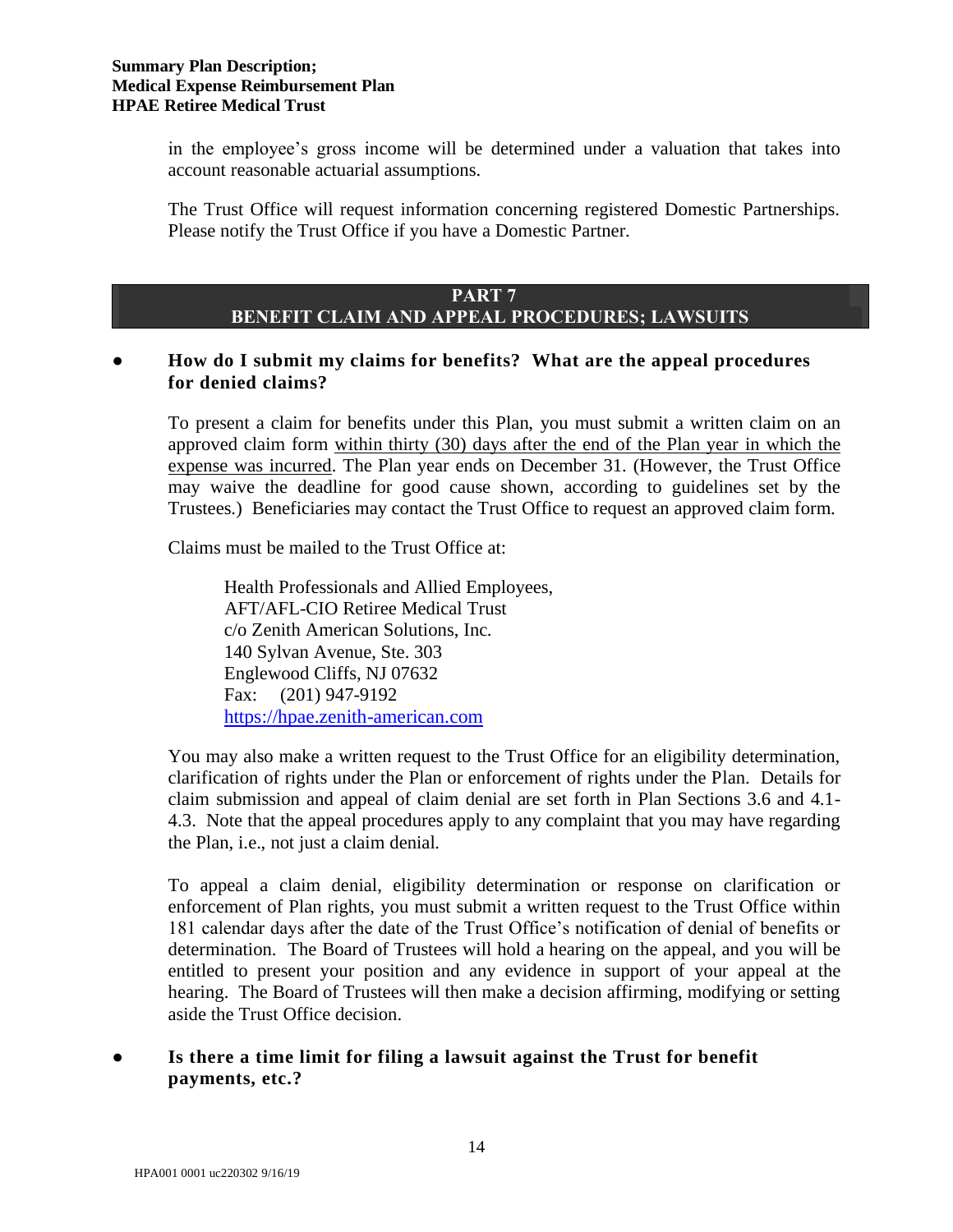Yes, there is a limitation period for filing a lawsuit against the Trust for benefit payments, etc. You have the right to bring action in federal court pursuant to ERISA Section 502(a) no later than one year after the exhaustion of administrative remedies (i.e., the appeal process above), which means the date of the written decision by the Board of Trustees on an appeal of a denied benefit claim or other complaint.

## **PART 8 ADMINISTRATION & THE BOARD OF TRUSTEES**

## ● **Who is the Plan Administrator?**

The fiduciary of the Plan (known under federal law as the "Plan Administrator") is the Board of Trustees of the Health Professional and Allied Employees, AFT/AFL-CIO Retiree Medical Trust. The Board has retained the services of a contract administrator (the "Trust Office") to assist in recordkeeping, claim payments, etc. You may contact the Board in care of the Trust Office.

## **● What are the names and addresses of the Trustees?**

8 Aubrey Road 360 Hadden Avenue Montclair, NJ 07043 Westmont, NJ 08108 Phone: (973) 979-0703 Phone: (856) 854-8900

Jackie Franchetti, Trustee Mr. Roy Park, Trustee Emerson, NJ 07630 Paramus, NJ 07652 Phone: (201) 262-5005 Phone: (201) 967-4380

# ● **How can I contact the Trust Office?**

You can contact the Trust Office at:

Mike Slott, Chairman Christine O'Hearn, Trustee c/o HPAE Brown & Connery, LLP

c/o HPAE Bergen New Bridge Medical Center 110 Kinderkamack Rd. 230 East Ridgewood Avenue

Health Professionals and Allied Employees, AFT/AFL-CIO Retiree Medical Trust c/o Zenith American Solutions, Inc. 140 Sylvan Avenue, Ste. 303 Englewood Cliffs, NJ 07632 Phone: (201) 947-8000; Fax: (201) 947-9192; [https://hpae.zenith-american.com](https://hpae.zenith-american.com/)

#### **PART 9 GENERAL INFORMATION ABOUT THE PLAN AND TRUST**

● **What are the official name and identification numbers of the Plan and Trust?**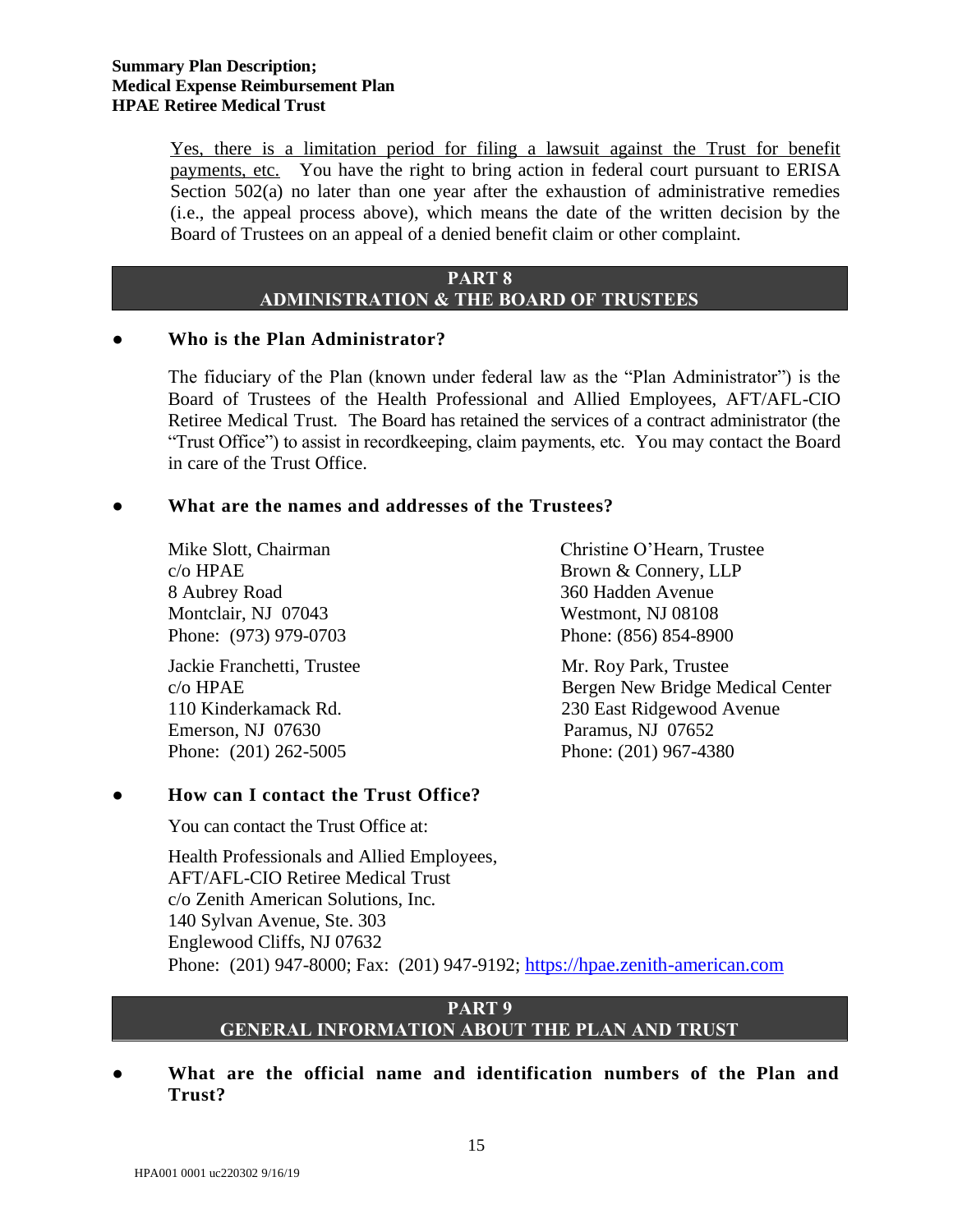This Plan is known as the "Medical Expense Reimbursement Plan of the Health Professionals and Allied Employees, AFT/AFL-CIO Retiree Medical Trust," restated and effective August 1, 2014 and as amended hereafter (the "Plan"). The Plan is governed by the "Trust Agreement Governing the Health Professionals and Allied Employees, AFT/AFL-CIO Retiree Medical Trust," effective July 1, 2006 and as amended from time to time thereafter ("Trust Agreement"). For a copy of the Plan or Trust Agreement, please contact the Trust Office.

The Employer Tax Identification Number assigned to the Trust by the Internal Revenue Service is EIN 68-6254830.

The Plan number is 501.

## ● **What is the Plan Year, and why is it important?**

The Plan year runs from January 1 - December 31. It is important because you must submit claims within 30 days of the end of the Plan year, unless the Trust Office has waived the deadline.

## ● **What is the name, address and telephone number of the employee organization that established this Plan?**

The Plan was established by the Health Professionals and Allied Employees, AFT/AFL-CIO ("HPAE") which is a labor organization representing healthcare professionals. The name, address and telephone number of HPAE is as follows:

Health Professionals and Allied Employees, AFT/AFL-CIO 110 Kinderkamack Rd. Emerson, NJ 07630 Phone: (201) 262-5005

## ● **What type of plan is the Medical Expense Reimbursement Plan?**

The Plan is a welfare benefit plan providing health insurance premium and medical expense reimbursement benefits to retirees.

#### **PART 10 PARTICIPATING LOCALS & CONTRIBUTIONS**

## ● **Are there bargaining agreements that address contributions to this Plan and Trust?**

Yes, the Plan is maintained pursuant to various Collective Bargaining Agreements ("CBAs"), and applicable successor agreements, between HPAE and participating employers. Beneficiaries may obtain copies of the CBAs upon written request to the Trust Office. The Trustees may impose a reasonable charge to cover the cost of copies.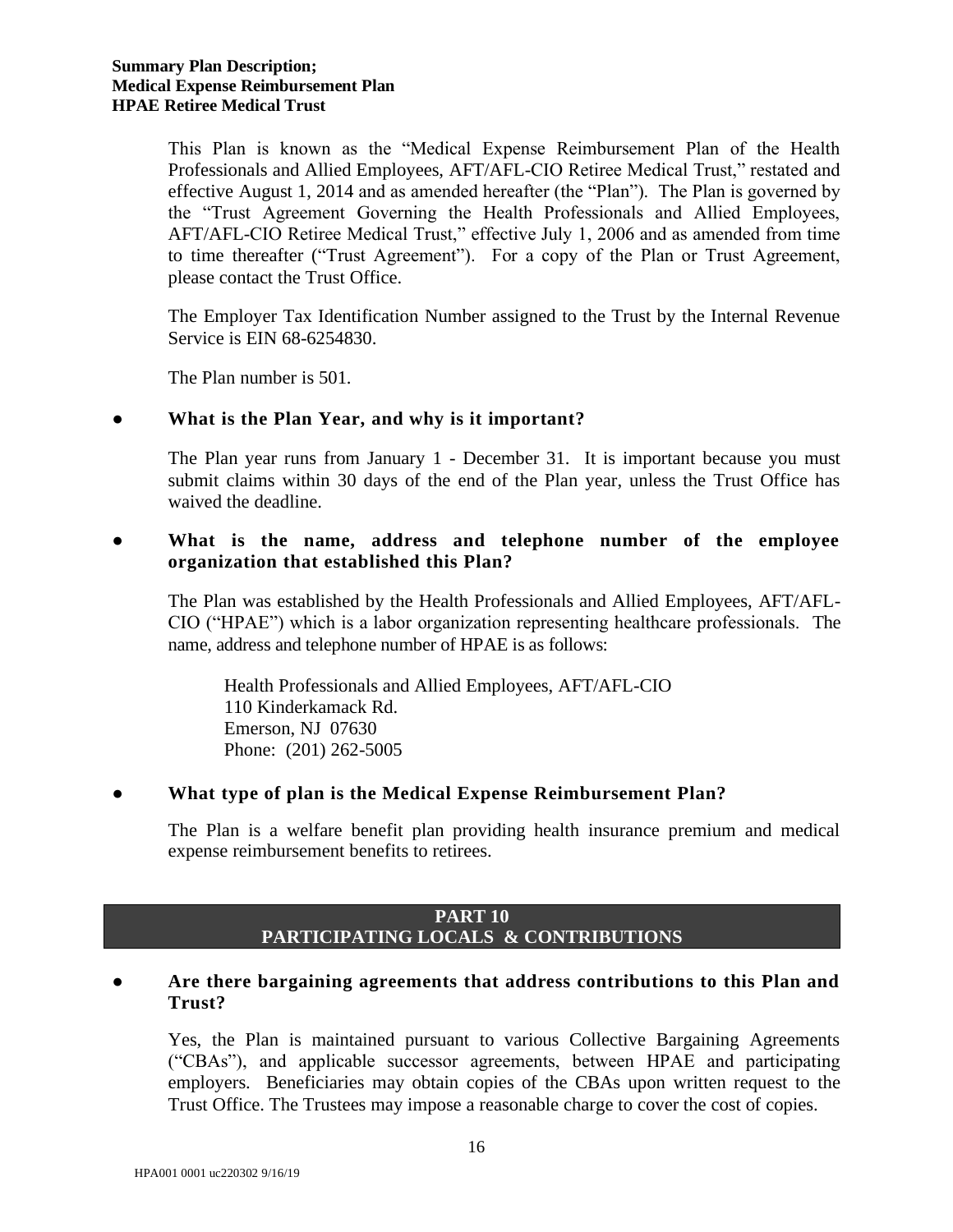## ● **What is the source of contributions to the Trust, and how are the assets protected? What are the tax benefits of the Trust?**

Contributions to this Plan must be non-elective, that is, required by a CBA or Special Agreement. They may be employer and/or employee contributions. However, under certain limited circumstances, Beneficiaries may make COBRA self-payment contributions.

Contributions are received and held in trust and are invested by the Trust with the assistance of a professional investment manager, using investment policies and methods consistent with objectives of this Plan and Employee Retirement Income Security Act of 1974 (ERISA).

## This Trust has three tax advantages:

1) Contributions are not taxed. Your employee contributions to the Trust are pretax. If that money had gone into salary, it would have been taxable.

2) Earnings are not taxed. After the contributions are made to the Trust, they become plan assets and are invested by the Trust's professional investment manager. The earnings on these investments are not taxed. This means that the "Unit Multiplier," which determines your monthly benefit level, can be higher. (See Part 3 hereof for a discussion of the Unit Multiplier.)

3) Benefit payments are not taxed. Finally, the benefit payments you will receive from this Trust are not taxable income. When you get reimbursed from the Trust as a retiree for medical expenses, you will not have to report that money as taxable income.

#### **PART 11 LEGAL RIGHTS**

## What is the name and address of the agent for service of process?

Each member of the Board of Trustees is an agent for purposes of accepting service of legal process on behalf of the Plan. Service of legal process may be made upon a Trustee or the Trust Office.

## What are my legal rights under applicable federal statutes?

#### **A. Family Medical Leave Act**

Please contact the Trust Office and/or your Employer if you would like to take advantage of your right to self-pay contributions under the federal Family and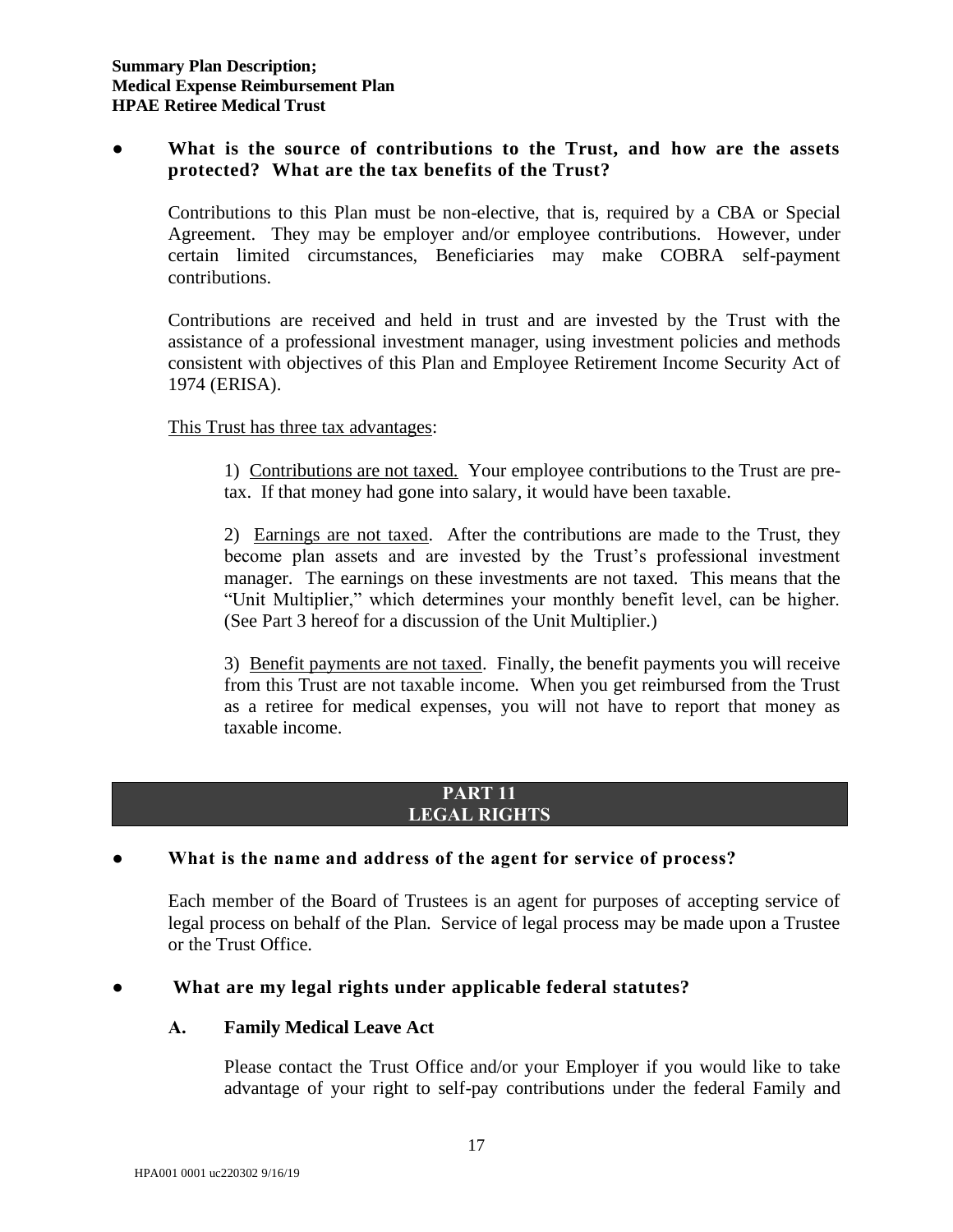Medical Leave Act("FMLA"). For example, an Employee may be eligible to self-pay during FMLA leave for one of the following reasons:

- ❖ For the birth and care of a newborn child of the Employee;
- ❖ Placement with the Employee of a child for adoption or foster care;
- $\mathbf{\hat{P}}$  To care for an immediate family member (spouse, child, or parent) with a serious health condition; and
- ❖ To take medical leave when the Employee is unable to work because of a serious health condition.

There are more reasons. Contact the Trust Office for details.

## **B. Uniformed Services Employment and Reemployment Rights Act (i.e., Veterans rights under USERRA**)

Please contact the Trust Office if you are a veteran leaving to, or returning from, active duty and would like to take advantage of your right to self-pay contributions under USERRA.

#### **C. Consolidated Omnibus Budget Reconciliation Act** (**COBRA**)

For a description of your rights under COBRA, please see the General COBRA Notice, provided at the end of this Summary Plan Description. Also, if you would like to request a copy of the General COBRA Notice, please contact the Trust Office.

#### **D. Divorce: Qualified Domestic Relations order (QDRO)**

Beneficiaries can obtain from the Trust Office, without charge, a copy of the procedures governing the determination of whether a Domestic Relations Order is qualified. The Trust may assess a fee on the Employee/Eligible Retiree and/or Beneficiary for the review process. (The same applies for Medical Child Support Orders.)

#### **E. Important Information: Statement of Legal Rights**

❖ Rights of Plan Participants. Beneficiaries of the Health Professionals and Allied Employees, AFT/AFL-CIO Retiree Medical Trust are entitled to certain rights and protections under the federal Employee Retirement Income Security Act of 1974 (ERISA). ERISA provides that all Plan participants shall be entitled to:

 Examine, without charge, all documents governing this Plan, including CBAs, insurance contracts and a copy of the latest annual report filed by the Plan with the U.S. Department of Labor, at the Plan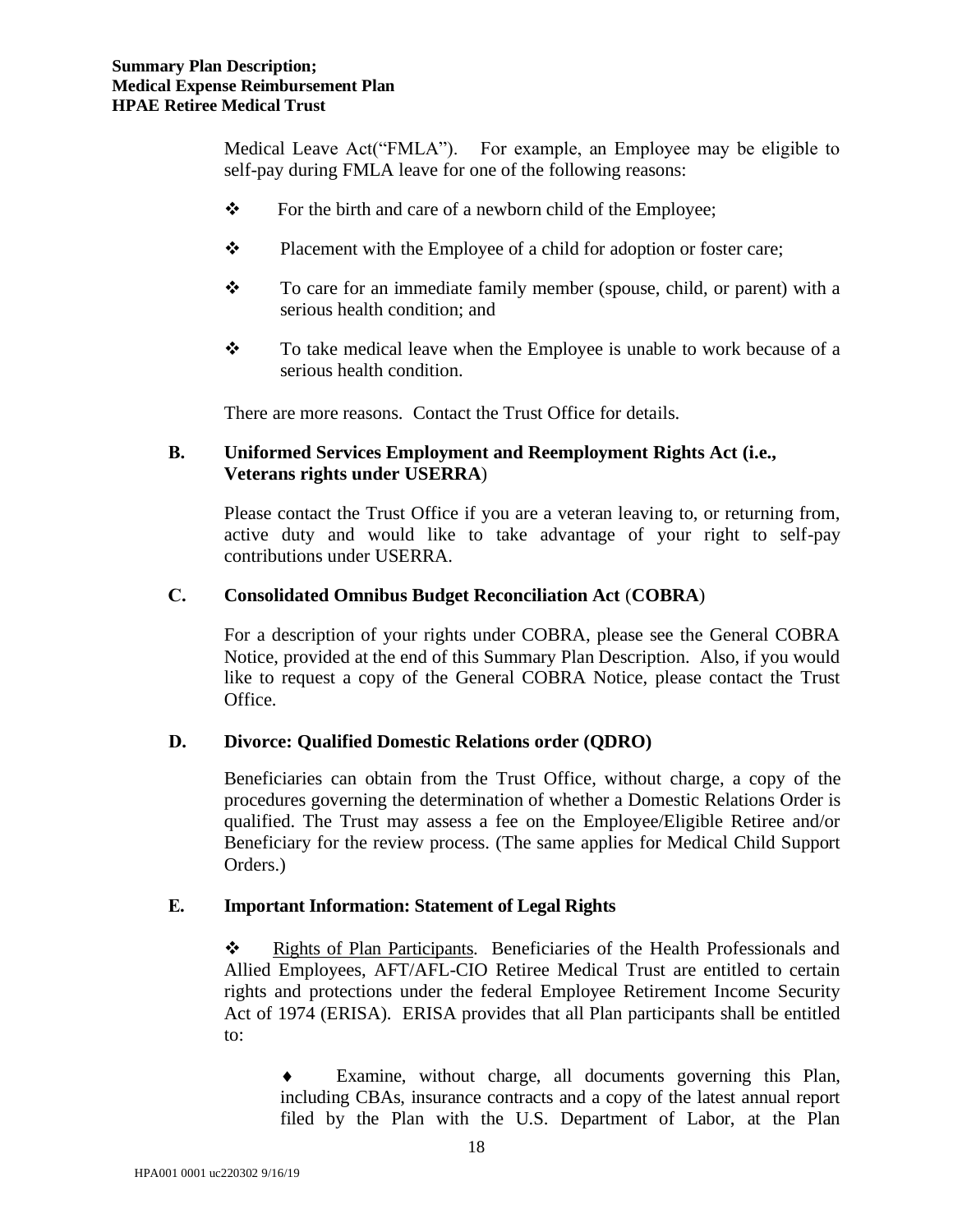Administrator's office and at other specified locations, such as worksites and union halls. The annual report is also available at the Public Disclosure Room of the Employee Benefits Security Administration.

 Obtain copies of documents governing the operation of this Plan, including insurance contracts, collective bargaining agreements, a copy of the latest annual report, and an updated Summary Plan Description, upon written request to the Plan Administrator. The Plan Administrator may make a reasonable charge for the copies.

 Receive a summary of the Plan's annual financial report (SAR). The Plan Administrator is required by law to furnish each enrollee with a copy of this summary annual report.

 Continue contributions to the Plan by self-payment under COBRA, if there is a cessation of contributions to the Plan as a result of a COBRA qualifying event. See the General COBRA Notice and Plan Sections 2.2(b) and 2.2(c) for rules governing your COBRA continuation coverage rights.

❖ Prudent Actions by Plan Fiduciaries. ERISA imposes certain obligations upon the persons who are responsible for the operation of this employee welfare benefit plan. The persons who operate your Plan and Trust are legal "fiduciaries." Fiduciaries must act solely in the interest of the Plan Beneficiaries, and must exercise reasonable prudence in the performance of their Plan and Trust duties. Fiduciaries who violate ERISA may be removed and required to compensate the Trust for any losses they cause to the Trust. No one, including an employer, may fire or otherwise discriminate against members to prevent them from obtaining a welfare benefit or from exercising their rights under ERISA.

❖ Enforce Your Rights. If your claim for a welfare benefit is denied or ignored, in whole or in part, you and your Beneficiaries have a right to know why this was done, to obtain copies of documents relating to the decision without charge, and to appeal any denial, all within certain time schedules.

Under ERISA, you can take steps to enforce these rights. For instance, if you request a copy of Plan documents or the latest annual report from the Plan and do not receive them within thirty (30) days, you may file suit in a federal court. In such a case, the court may require the Plan Administrator to provide the materials and pay you up to \$147 a day until you receive the materials, unless the materials were not sent because of reasons beyond the control of the Administrator. If you have a claim for benefits which is denied or ignored, in whole or in part, you may file suit in a state or federal court after exhausting the Plan's administrative procedures. If a Plan fiduciary misuses the Plan's money or if you are discriminated against for asserting your rights, you may seek assistance from the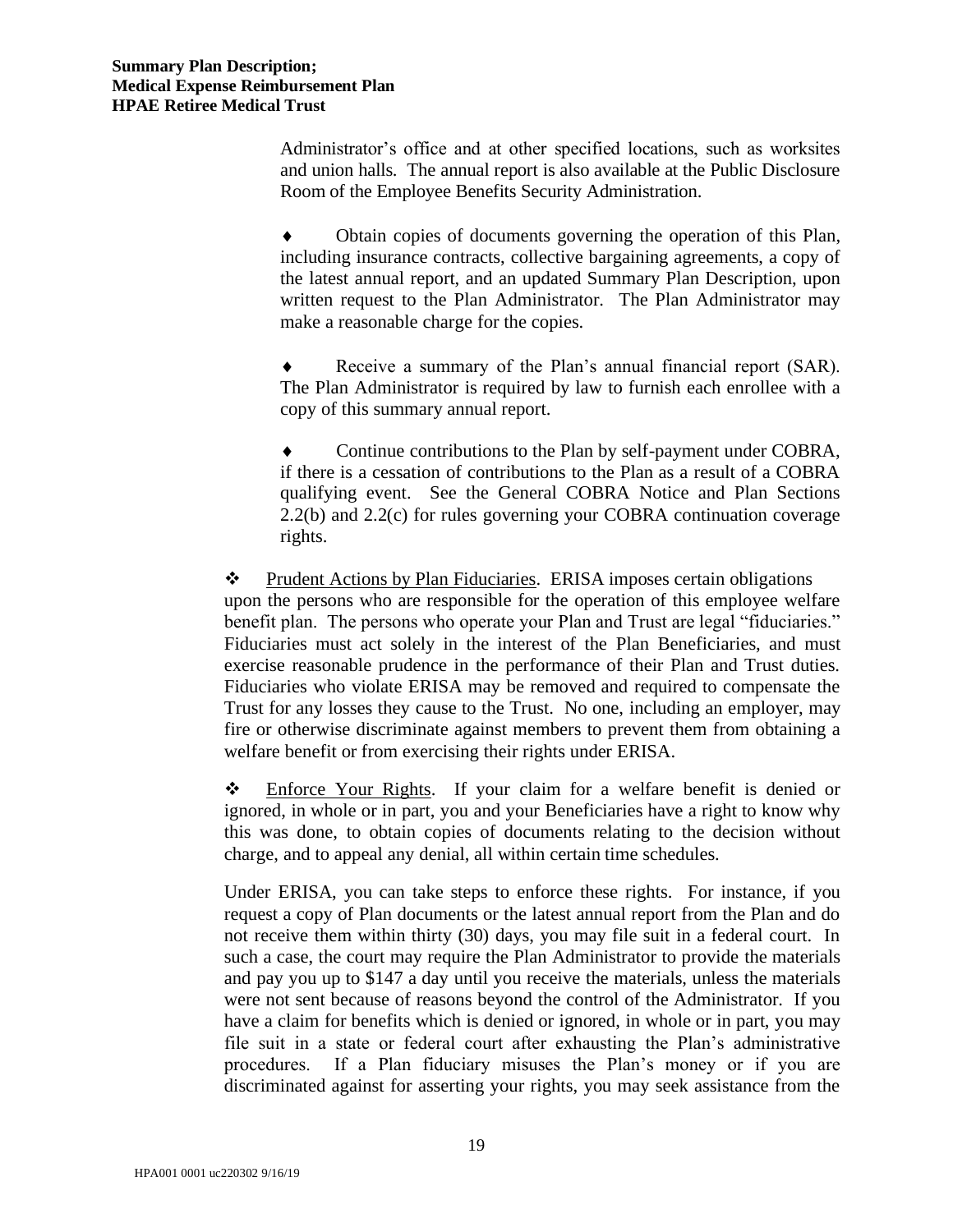U.S. Department of Labor, or you may file suit in a federal court. The court will decide who should pay court costs and legal fees.

❖ Assistance with Your Questions. If you have any questions about this Plan, you should contact the Plan Administrator. If you have any questions about this statement or about your rights under ERISA or if you need assistance in obtaining documents from the Plan Administrator, you should contact the nearest office of the Employee Benefits Security Administration (EBSA), U.S. Department of Labor, or the Division of Technical Assistance and Inquiries, Employee Benefits Security Administration, U.S. Department of Labor, 200 Constitution Avenue N.W. Washington, D.C. 20210. You may also obtain certain publications about your rights and responsibilities under ERISA by calling the publications hotline of the Employee Benefits Security Administration at (866) 444-EBSA (3272).

❖ Privacy Rights. The federal Health Insurance Portability and Accountability Act of 1996 (HIPAA) requires health benefit plans to protect the privacy of "protected health information." In the course of providing benefit to you under this Plan, the Trust Office may acquire protected health information. Accordingly, the Plan has developed procedures to restrict access to protected health information to persons who need to know it in order to process, complete, or administer the Plan benefits. If you would like more details about your privacy rights or a copy of the Privacy Notice, please contact the Trust Office.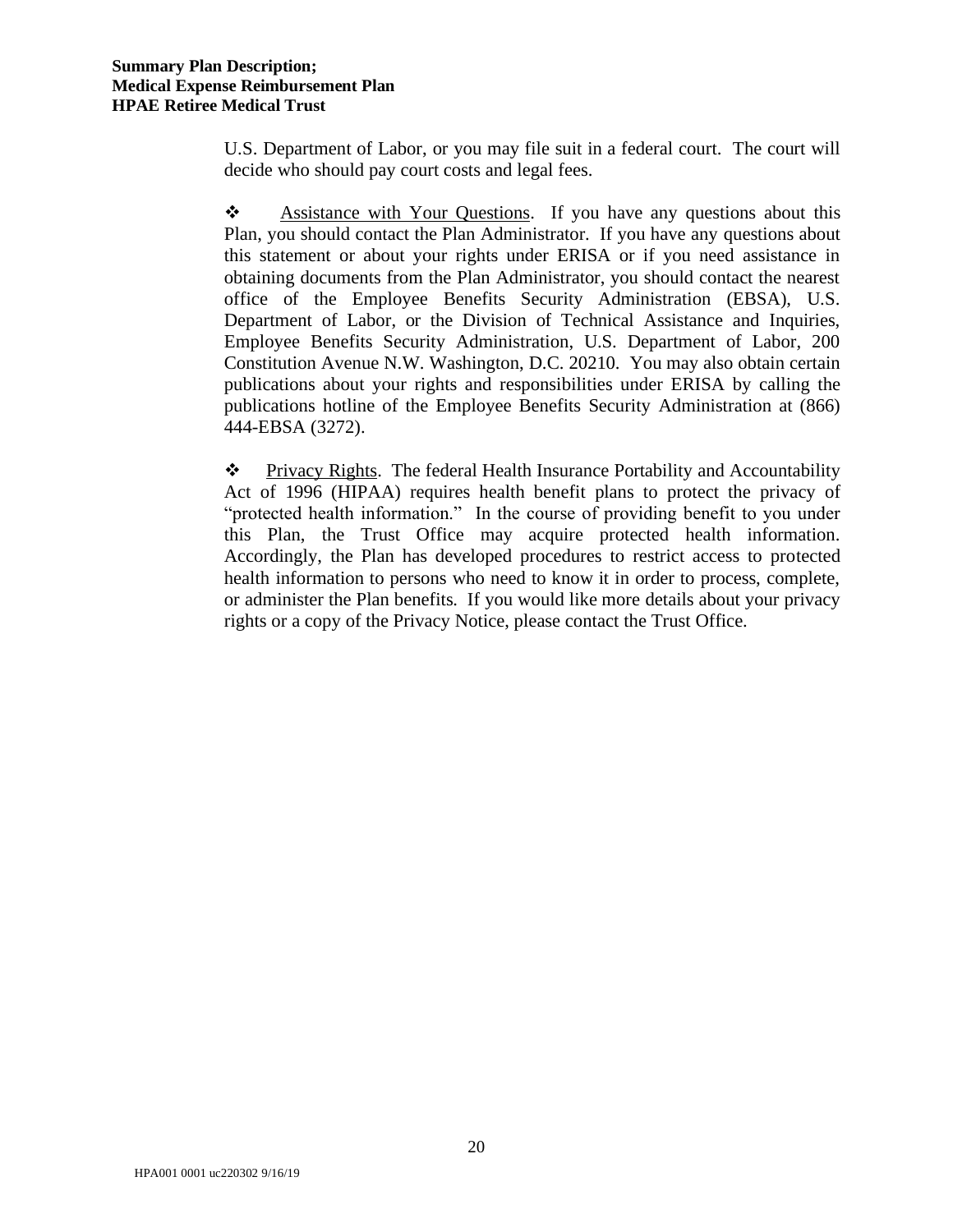# **APPENDIX A UNIT MULTIPLIER**

| <b>Operative Period</b>    | <b>Unit Multiplier</b> |
|----------------------------|------------------------|
| August 1, $2014$ – present |                        |
|                            |                        |
|                            |                        |

*The Unit Multiplier (UM) is a factor in the calculation of the monthly benefit level for a Regular Beneficiary (see Section 3.3 of the Plan). The UM applies to claims for Covered Expenses submitted by Regular Beneficiaries, which the Trust Office pays during the corresponding Operative Period; provided, however, that the Trustees may modify the UM from time to time. Also, the actual amount paid by the Trust may not exceed the actual Covered Expenses paid by the Beneficiary.*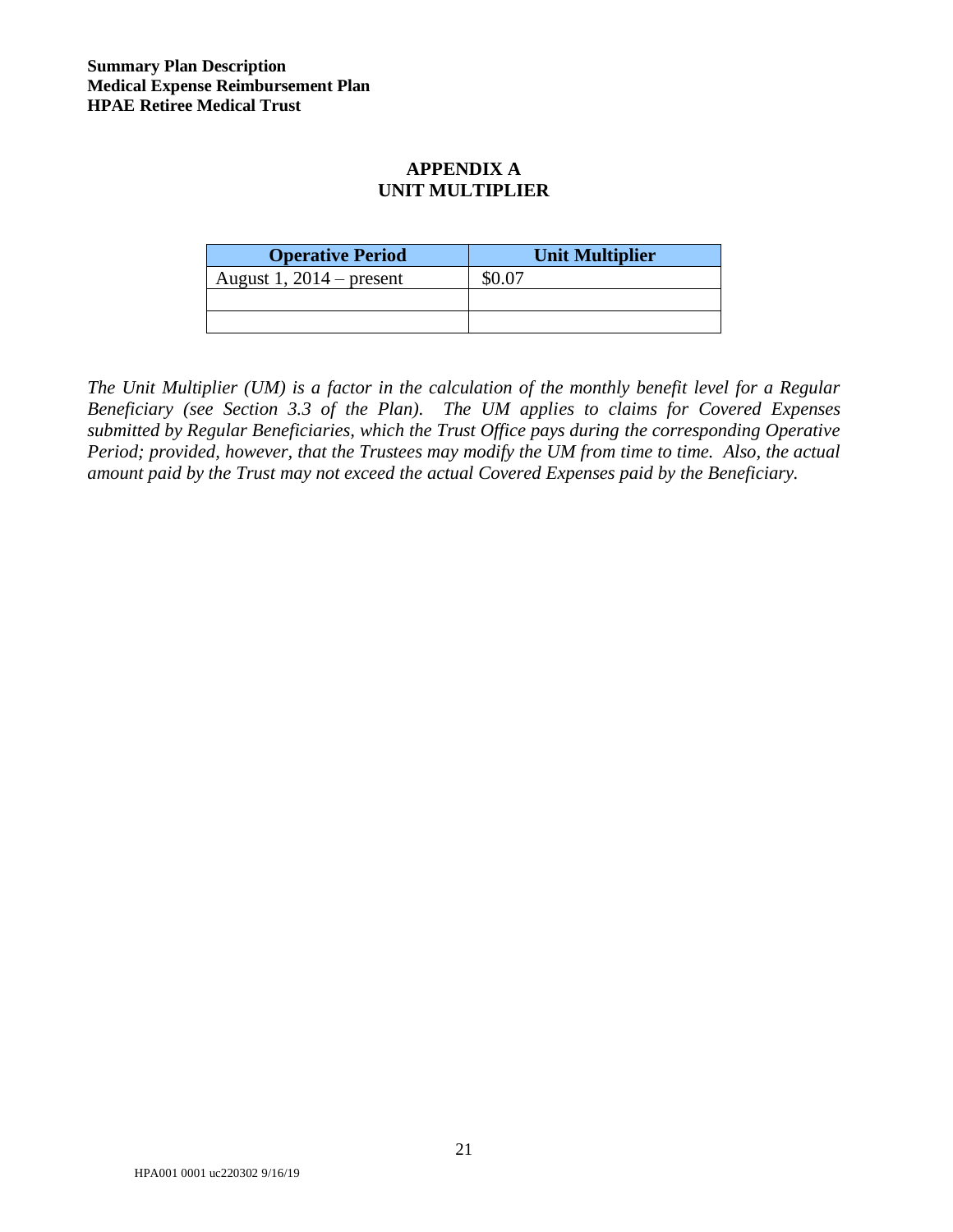## **APPENDIX B EXAMPLES OF BENEFIT LEVEL CALCULATION**

Every  $$5.00$  in contributions = 1 Active Service Unit (So \$0.20 contribution =  $1/25<sup>th</sup>$  of an ASU; and \$0.25 contribution =  $1/20<sup>th</sup>$  of an ASU.) Assume Unit Multiplier= \$0.07 (effective August 1, 2014)

**Example #1 – 6 years in Trust**: Assume a Local has a contribution rate of \$0.20/hour worked, and Employee Jones works 2,000 hours per year (approximately 38.5 hours a week) for two years with that contribution rate. Then the Local increases the contribution rate to \$0.25/hour worked, and Jones works 2,000 hours per year for four more years with that contribution rate, and then retires. The monthly amount available to Jones for medical expense reimbursement will be calculated as follows:

Step 1: Convert hourly contributions to Active Service Units (ASUs)  $$0.20/h$ our = 1/25 Active Service Unit/Hour  $$0.25/h$ our = 1/20 Active Service Unit/Hour

Step 2: Find total number of Active Service Units (ASUs) earned  $1/25$  ASU/hour x 2,000 hours/year x 2 years = 160 ASUs  $1/20$  ASU/hour x 2,000 hours/year x 4 years = 400 ASUs Total = 560 Active Service Units

Step 3: Multiply number Active Service Units by Unit Multiplier: **Monthly Benefit Level: 560 x \$0.07 = \$39.20 Annual Benefit: \$470.40**

**Example #2 – 12 years in Trust**: A Local selects a contribution rate of \$0.20/hour, and Employee Jones works 1,800 hours per year (approximately 34.6 hours a week) for seven years with that contribution rate. Then the Local increases the contribution rate to \$0.40/hour, and Jones works 1,800 hours per year for five years at that level, and then retires. The monthly amount available to Jones for medical expense reimbursement will be calculated as follows:

Step 1: Convert hourly contributions to Active Service Units (ASUs)  $$0.20/h$ our =  $1/25$  Active Service Unit/Hour  $$0.40/h$ our = 2/25 Active Service Unit/Hour

Step 2: Find total number of Active Service Units (ASUs) earned  $1/25$  ASU/hour x 1,800 hours/year x 7 years = 504 ASUs  $2/25$  ASU/hour x 1,800 hours/year x 5 years = 720 ASUs

Total = 1224 Active Service Units

Step 3: Multiply number Active Service Units by Unit Multiplier. **Monthly Benefit Level: 1224 x \$ 0.07= \$85.68 Annual Benefit: \$1028.16**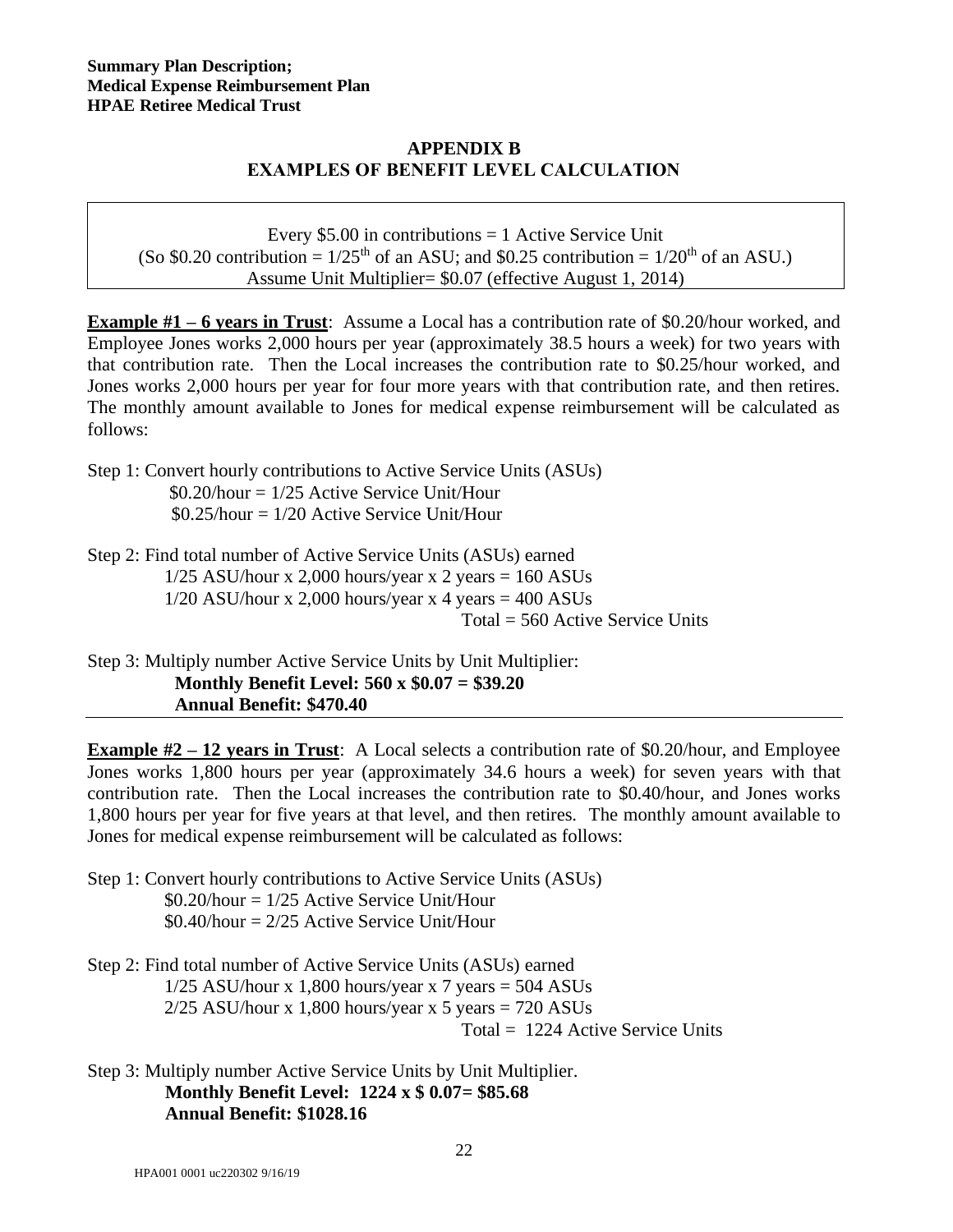**Example #3 – Career Employee – 25 years in Trust:** A Local selects a contribution rate of \$0.20/hour, and Employee Jones works 1,800 hours per year (approximately 34.6 hours a week) for seven years with that contribution rate. Then the Local increases the contribution rate to \$0.40/hour, and Jones works 1,800 hours per year for 18 years at that level, and then retires. The monthly amount available to Jones for medical reimbursement will be calculated as follows:

- Step 1: Convert hourly contributions to Active Service Units (ASUs)  $$0.20$ /hour =  $1/25$  Active Service Unit/Hour  $$0.40/h$ our = 2/25 Active Service Unit/Hour
- Step 2: Find total number of Active Service Units (ASUs) earned  $1/25$  ASU/hour x 1,800 hours/year x 7 years = 504 ASUs  $2/25$  ASU/hour x 1,800 hours/year x 18 years = 2592 ASUs Total = 3096 Active Service Units
- Step 3: Multiply number Active Service Units by Unit Multiplier. **Monthly Benefit Level: 3096 x \$ 0.07 = \$ 216.72 Annual Benefit: \$2600.64**

\* \* \*

*Please note: Trustees work with a professional actuarial firm to determine the UM. The Trustees reserve the right to modify the UM and the formula used to calculate benefit levels at any time for some or all existing and/or future Beneficiaries. For more details, please contact the Trust Office.*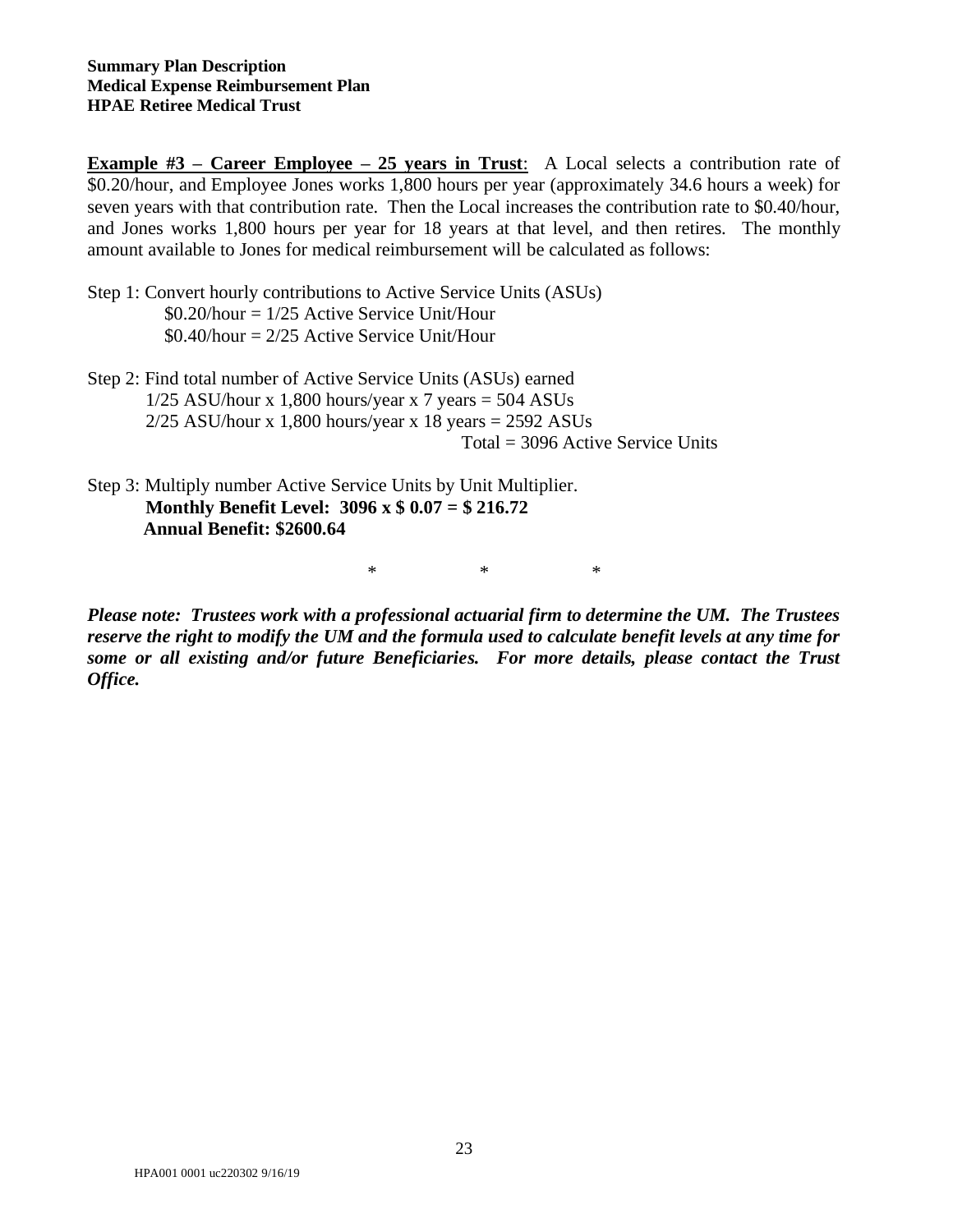## **APPENDIX C LEAVE CONVERSION TABLE**

 $\triangleright$  For Employees who convert Leave Transfer on and after October 1, 2016, the effective date of the Leave Conversion Tables is October 1, 2016.

Section 2.2(d) of the Plan sets forth the terms and conditions under which the Plan will convert accumulated sick and/or vacation leave into Active Service Units ("ASUs"). The Leave Conversion Table below illustrates how many ASUs an Employee will earn when his/her employer transfers the value of accumulated leave to the Trust.

- The number of ASUs an Employee earns as a result of the transfer of leave is calculated by the following formula: *[Dollar amount transferred] divided by [applicable cost for one ASU]*
- The cost for one ASU depends on the age of the Employee at the time of the Leave Transfer, as determined by the professional actuarial firm engaged by the Trustees.

| Age at<br><b>Leave Transfer</b> | <b>Cost for One</b><br><b>Active Service Unit</b><br>in dollars and cents<br>$(*x")$ | <b>Number of ASUs Earned</b><br>with \$1000<br>$(\$1,000 / x)$<br>(rounded to nearest<br>whole number) |
|---------------------------------|--------------------------------------------------------------------------------------|--------------------------------------------------------------------------------------------------------|
| Age $20$                        | 1.56                                                                                 | 641                                                                                                    |
| Age 21                          | 1.66                                                                                 | 602                                                                                                    |
| Age 22                          | 1.76                                                                                 | 568                                                                                                    |
| Age 23                          | 1.86                                                                                 | 538                                                                                                    |
| Age 24                          | 1.97                                                                                 | 508                                                                                                    |
| Age 25                          | 2.09                                                                                 | 478                                                                                                    |
| Age 26                          | 2.22                                                                                 | 450                                                                                                    |
| Age 27                          | 2.35                                                                                 | 426                                                                                                    |
| Age 28                          | 2.49                                                                                 | 402                                                                                                    |
| Age 29                          | 2.64                                                                                 | 379                                                                                                    |
| Age $30$                        | 2.80                                                                                 | 357                                                                                                    |
| Age 31                          | 2.97                                                                                 | 336                                                                                                    |
| Age 32                          | 3.14                                                                                 | 318                                                                                                    |
| Age 33                          | 3.33                                                                                 | 300                                                                                                    |
| Age 34                          | 3.53                                                                                 | 283                                                                                                    |
| Age 35                          | 3.74                                                                                 | 267                                                                                                    |
| Age 36                          | 3.97                                                                                 | 252                                                                                                    |
| Age 37                          | 4.21                                                                                 | 238                                                                                                    |
| Age 38                          | 4.46                                                                                 | 224                                                                                                    |
| Age 39                          | 4.73                                                                                 | 211                                                                                                    |
| Age $40$                        | 5.01                                                                                 | 200                                                                                                    |

• **This leave conversion table assumes a leave transfer of \$1,000**.